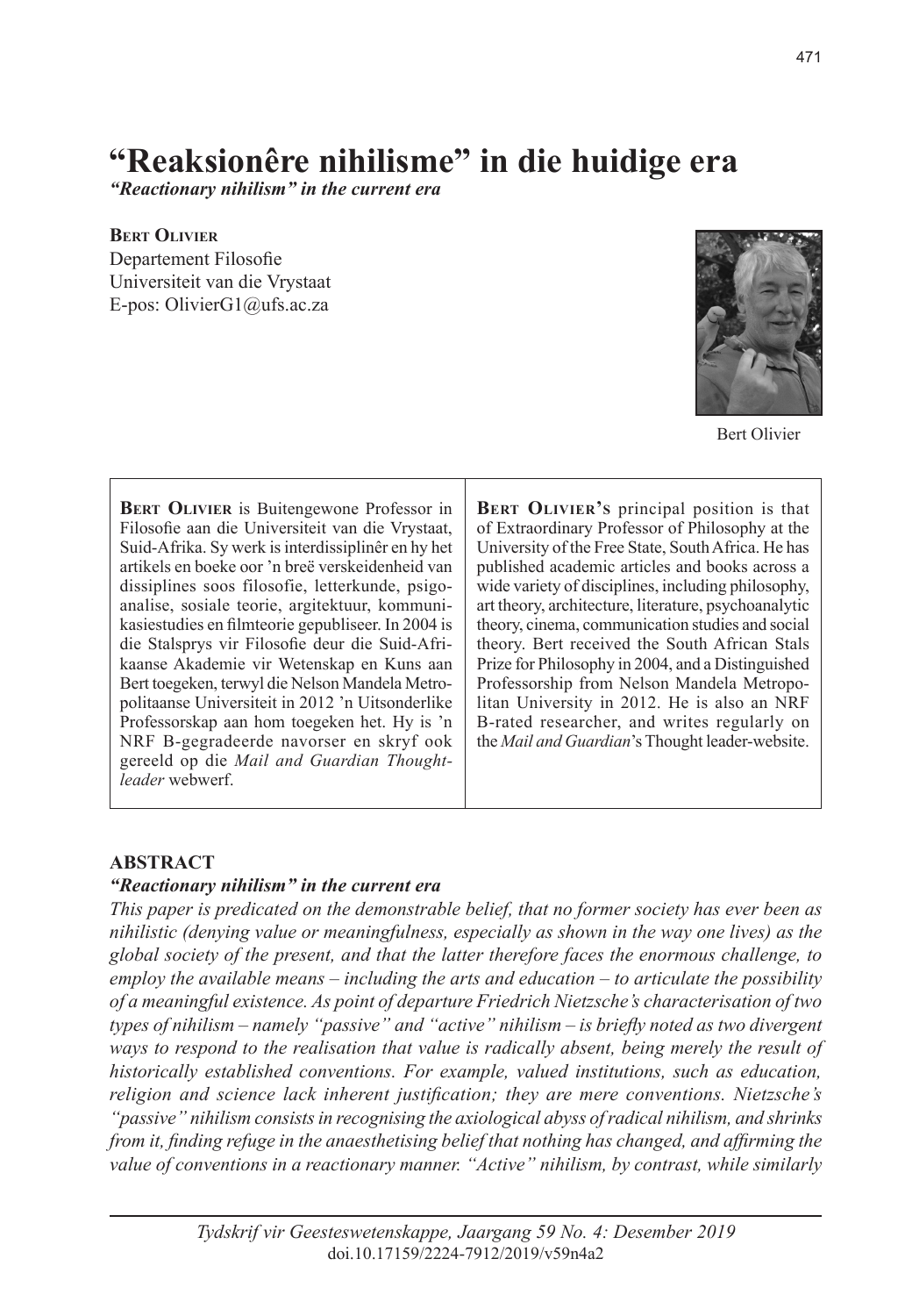*witnessing the chasm of non-meaning, represents a "dancing" on the abyss in the sense of the creation of new values (which can be shared in a community). While recognising the value of Nietzsche's distinction between these varieties of nihilism as countervailing responses to the realisation that value rests on convention alone, they are replaced by "reactionary" nihilism and "resourceful" nihilism respectively, because of the fact that ostensibly "passive" adherence to convention still requires some kind of (reactionary) axiological behaviour, and because no "active" nihilism is capable of creating values* ex nihilo*; instead, it can at best be resourceful in revitalising* intrinsic *values, such as love, friendship, nature, communication, and so on, although this is never unproblematical, given cultural and individual differences. The thoroughgoing argument of this paper is that today one is witnessing an alarming increase in "reactionary nihilism", insofar as consumer capitalism encourages and cultivates such a reactionary affirmation of conventional economic practices, instead of the "resourceful nihilism" of constructing new, shareable values in a time that sorely needs them. As an instance of the collapse of values, the work of Erich Fromm in the 1940s on the "loss of the self" in the context of what he called "automaton conformity" is briefly examined, before turning to Bernard Stiegler's penetrating examination of contemporary society in terms of what he – following Marx's diagnosis of worker "proletarianisation" in the 19<sup>th</sup> century – terms the "proletarianisation" of contemporary consumers. According to Stiegler the latter process marks the loss, on the part of consumers, of their* savoir-faire *(know-how) as well as their*  savoir vivre *(knowledge of how to live creatively), and he attributes this to the way that consumer capitalism employs mnemo-technical devices such as smartphones, not only to market products, but more fundamentally, to impose "pre-formatted templates" for living on them. Moreover, Stiegler shows, the social and cognitive sciences are complicit in this process through market research, specifically concerning so-called "neuro-marketing". The implications of these developments for the growth of reactionary nihilism are clear, given the economically conventional behaviour inculcated in consumers under these circumstances, and they are reinforced when one scrutinises Stiegler's interpretation of Donald Winnicott's psychoanalytical notion of "transitional objects" and the role they play in the development of infants. "Transitional phenomena" (including objects) such as toys and the songs children sing to themselves when they go to sleep have the function, Winnicott argued, of establishing an "intermediate space" between the mother and the infant, and which Stiegler interprets ontologically as an "immeasurable" space of "consistence" (as opposed to existence), within*  which the child can find protection, and through which the mother is constituted as mother, *and the child* as her child*. Importantly, this space, inaugurated by transitional objects, is "pharmacological" because such objects constitute a* pharmakon *(poison* and *cure), which implies that the transitional object – for example a teddy bear – can either function as a "cure", or as a "poison", depending on whether it functions, with the mother's help, "transitionally", or whether the child becomes over-dependent on it. The point is that the first transitional object, as well as the intermediate space inaugurated by it, is generative of value (as well as of all subsequent transitional phenomena in a person's life), which explains why Winnicott and Stiegler attribute to it a foundational role in the emergence of the arts, which similarly function as transitional spaces and endless sources of value – as Immanuel Kant clearly realised in the 18th century when he wrote about the "aesthetic ideas" embodied in artworks as never-ending sources of meaning and value. It follows from Stiegler's understanding of Winnicott, and the fact that he links transitional objects to the origin of all the functions of "the life of the mind or spirit in all its forms, and thus of adult life as such" (Stiegler 2013: location 208-220), that mnemotechnical devices such as smartphones count among the*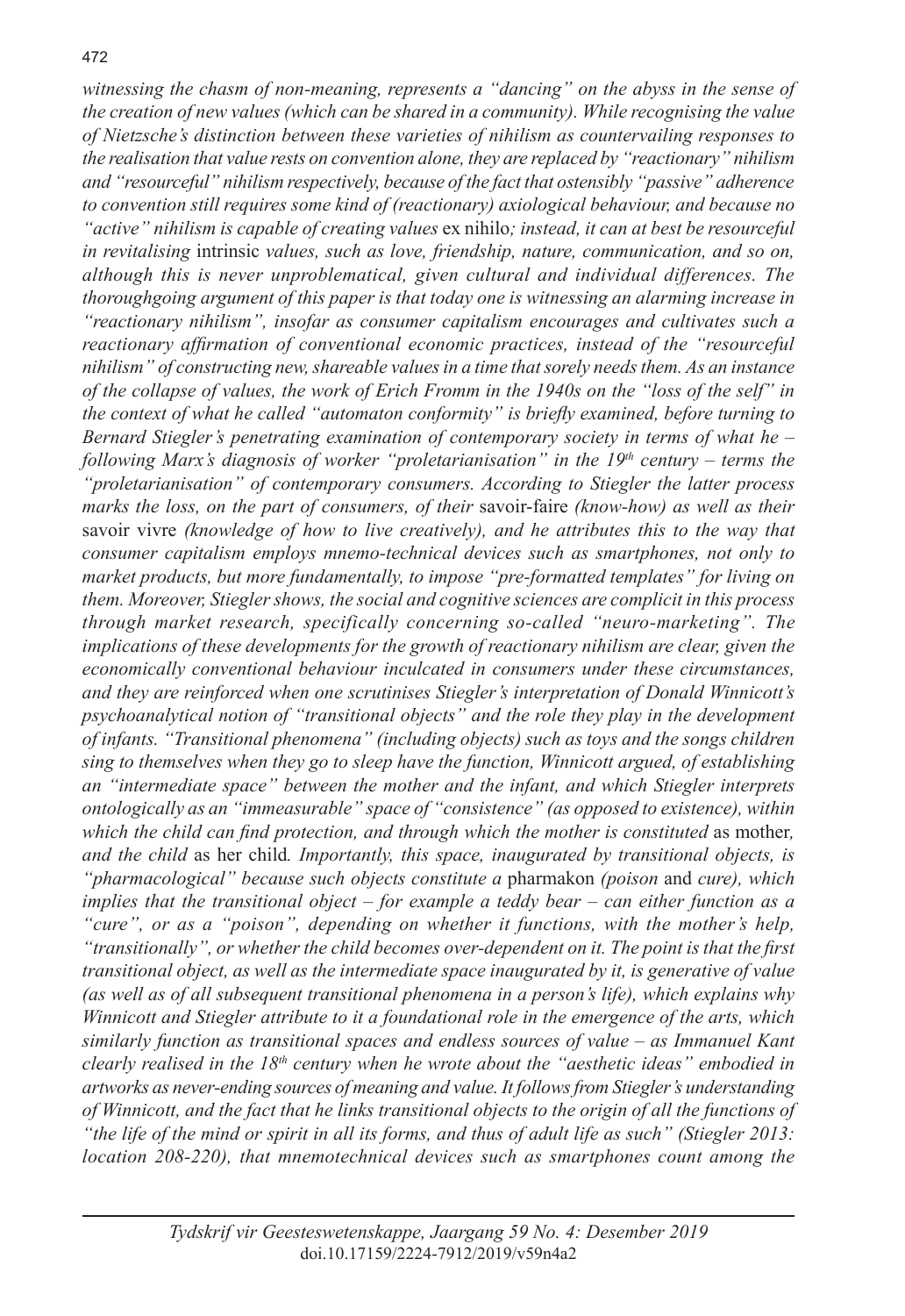*transitional objects people use today, which are subject to the laws of the* pharmakon *– that is, are potentially "cure"* and *"poison". In light of evidence from sources such as Kate Pickert indications are that, today, they are predominantly a "poison", given the excessive dependence of users on these technical devices. Finally, the far-reaching work of Laurent de Sutter (2018) on "narcocapitalism" is consulted to cast further light on the theme of reactionary nihilism today. De Sutter's findings are nothing less than disconcerting: he establishes an undeniable connection between the industrial (and illicit) distribution of narcotics (and their use) such as cocaine, the large-scale use of antidepressants like Prozac, the inseparability of financial capitalism and the cocaine trade, as well as the fact that the subject, today, is one that has been so thoroughly anaesthetised – at all conceivable levels – that he or she is largely incapable of desire and enjoyment. This state of affairs, where humans are increasingly devoid of desire, constitutes an enormous challenge to society, given that an awareness of value(s) presupposes the capacity to desire. Unless society were to find ways – such as through the arts and education – to re-invigorate people's capacity to desire, and hence make value judgements, "reactionary nihilism" of the worst kind (in the light of the pharmaceutical subversion of desire) will be the rule, rather than the exception. It is up to people to use the arts and education as sources for the revitalisation of intrinsic values through instances of "resourceful nihilism".* 

**KEY WORDS:** narcocapitalism, reactionary and resourceful nihilism, self, technology, transitional objects, values

**TREFWOORDE:** oorgangsvoorwerpe, narkokapitalisme, reaksionêre en vindingryke nihilisme, self, tegnologie, waardes

### **OPSOMMING**

Die uitgangspunt van hierdie artikel is dat geen vorige samelewing in die geskiedenis vergelykenderwys al ooit so nihilisties soos die huidige was nie – waar "nihilisme" die radikale ontkenning van alle intrinsieke waarde beteken. Gevolglik word die samelewing met die enorme uitdaging gekonfronteer om middele, soos onder meer kuns en opvoeding, te vind en te benut om die moontlikheid van 'n sinvolle bestaan oortuigend te artikuleer. Daar word aandag geskenk aan twee soorte nihilisme – reaksionêr en vindingryk – gevolg deur 'n blik op die werk van Erich Fromm oor die verlies aan die "self", asook die werk van Bernard Stiegler, om wat reeds vasgestel is, verder te nuanseer in terme van sy benutting van Donald Winnicott se psigoanalitiese ondersoek na die funksie van "oorgangsvoorwerpe". Stiegler toon aan dat Winnicott se insigte 'n mens in staat stel om die huidige obsessie met mnemo-tegniese apparate soos slimfone te evalueer betreffende hulle dubbelsinnige *pharmakon*-rol as "oorgangsvoorwerpe" – hulle kan naamlik enersyds as "gif", maar andersyds as "geneesmiddel" funksioneer. Daar word verder na die onlangse werk van Gil Germain oor tegnologie en "begeerte", sowel as Laurent de Sutter se begrip "narkokapitalisme" verwys, waarvolgens daar 'n grootliks onsigbare, maar wydverspreide verband tussen die globale dwelmhandel (veral in kokaïen), die gebruik van antidepressante en verbruikerskapitalisme bestaan. De Sutter se verreikende navorsing bring aan die lig dat 'n grootliks "verdoofde" samelewing nie in staat is om waarde-oordele uit te voer nie; vandaar die haas-volledige houvas van reaksionêre nihilisme op die huidige samelewing, wat met vindingryke nihilisme die hoof gebied moet word.

\*\*\*\*\*\*\*\*\*\*\*\*\*\*\*\*\*\*\*\*\*\*\*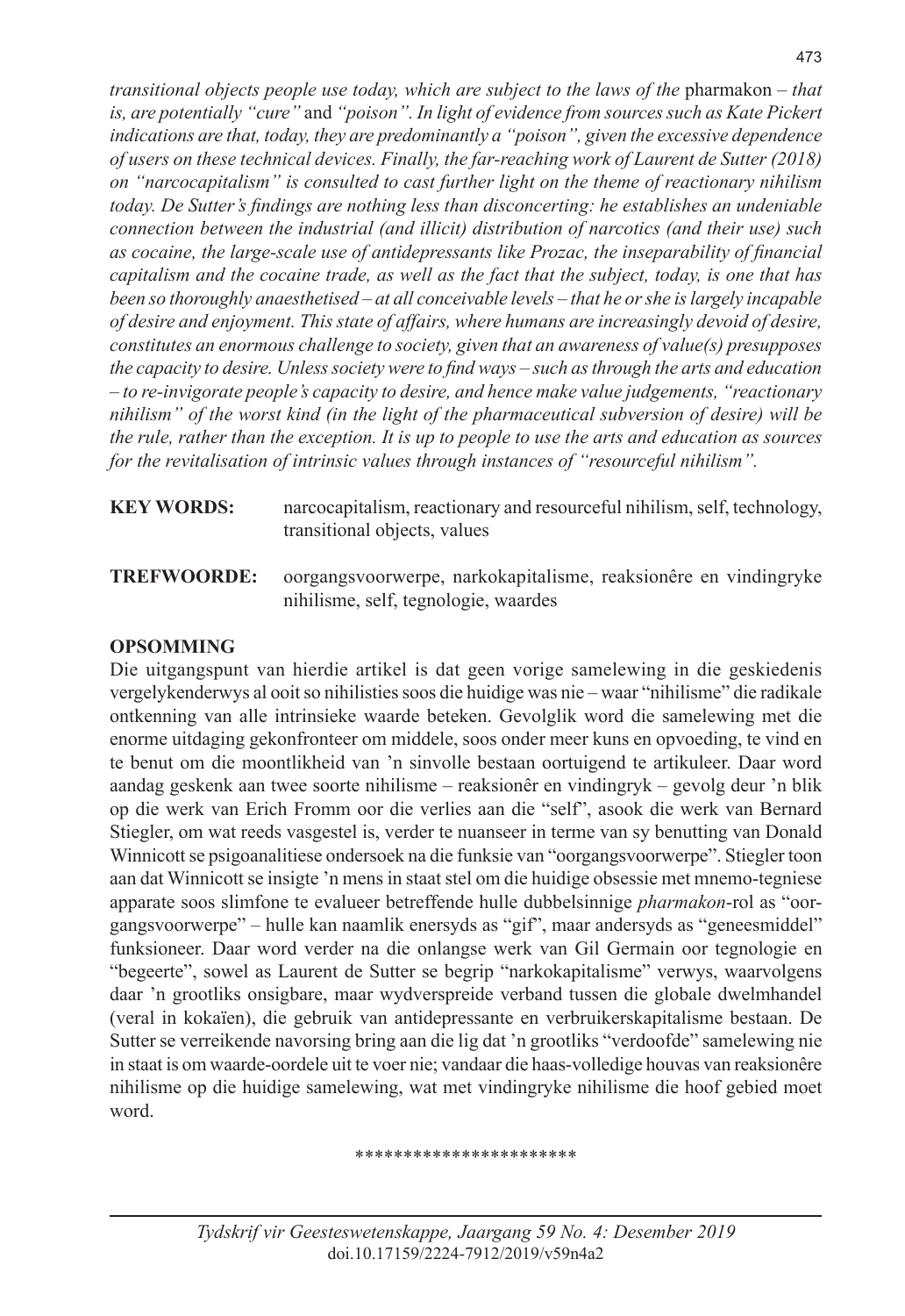Ons woon vandag in wat waarskynlik die mees radikaal-nihilistiese samelewing in menslike geskiedenis is. Nihilisme in die mees verreikende vorm is die psigiese en kulturele "toestand" waar niks of niemand as intrinsiek waardevol ervaar word nie. Die kwalifiserende term, "intrinsiek" is belangrik hier, omdat dit geldelike "waarde" uitsluit. Terselfdertyd is dit reeds 'n aanduiding van die wortel van tydgenootlike nihilisme: ons woon in 'n tyd van die triomf van neoliberale kapitalisme, en kapitalisme is die ekonomiese stelsel waar geld, as kwantitatiewe indeks van ekonomiese waarde, die abstrakte maatstaf is waartoe alles herlei word – kommoditeite, mense (sokkerspelers en Formule 1-renjaers), en lande. Vandaar geld se funksie van wisselwaarde ("exchange value"). Intrinsieke waarde, daarenteen, verwys na die waarde wat onafskeidbaar met iets of iemand verweef is – die waarde van jou ou, verweerde leerbaadjie, wat jy met jou mondigwording van jou ouers ontvang het, die onskatbare waarde van 'n mens se troeteldiere, en natuurlik van jou geliefdes. Dit is dus voor die hand liggend dat die herleiding of reduksie van dinge of lewende wesens tot geldwaarde (soos leeus wat vir groot bedrae geld op teelplase geskiet word as veronderstelde "trofeë") "nihilisties" is vir sover alle intrinsieke waarde wat hulle mag hê deur bloot-kwantitatiewe "waarde" vervang word. Hulle word, in filosofiese taal gestel, aksiologies "genihileer", tot "niks" gereduseer, in die plek waarvan slegs die Midas-waardeindeks van geld, metonimies-gesproke, oorbly.

## **VAN "AKTIEWE" EN "PASSIEWE" NA "VINDINGRYKE" EN "REAKSIONÊRE" NIHILISME**

Die voorspelbare reaksie van die meeste mense wat die ontstellende ontdekking van radikale waardeloosheid maak, is 'n vorm van ontkenning: jy sien die afgrond van niksheid wat langs jou ontvou en slaan instinktief op die vlug, op soek na die een of ander verdowingsmiddel om aan die gapende skeur van sinloosheid te ontvlug (Megill 1985:33-34). Sodanige ontvlugting kan die gedaante aanneem van mense wat, in hul afgryse van die betekenisloosheid van bestaan, "in die arms van die priesters" terugvlug, met ander woorde, hul opnuut tot konvensie en die modieuse praktyke van die dag wend om aan die ondraaglike gedagte aan waarde-loosheid of absurditeit te ontkom. Nodeloos om te beklemtoon, is sake in westerse lande vandag meer kompleks as in vorige eeue, toe die kerk nog die aangewese konvensie was om die bedreiging van radikale nihilisme die hoof te bied. Vandag is die kerk egter allermins die hoofbron van (oënskynlike) aksiologiese gerusstelling; die plek daarvan is lank reeds ingeneem deur verbruikerskapitalisme, met die aanspraak dat dit alle menslike behoeftes kan bevredig. Anders gestel: waar die kerk weliswaar nog vir sommige mense en in sekere lande argumentsonthalwe gesien word as die konvensionele instelling waar hulle 'n soort geestelike narkose vind om die gedagte van radikale waardeloosheid die hoof te bied,<sup>1</sup> is dit vandag die kapitalistiese ekonomie waartoe mense hulself primêr wend om die waarheid omtrent die aksiologiese leegheid van hul lewens te verberg.

Ooglopend word hiermee bedoel dat dit grootliks die geval is, maar daar is natuurlik uitsonderings op hierdie algemene reël. Persoonlik is ek bekend met individue wat op eksemplariese wyse, soos Friedrich Nietzsche (1968:17; sien ook pp. 7-24) dit moontlik sou stel, "aktief-nihilistiese" – soos onderskeibaar van "passief-nihilistiese" – lewens voer, wat daarop neerkom dat, ofskoon hulle die grondeloosheid van konvensionele (pseudo-)"waardes" raaksien, hul leefwyse getuienis lewer van 'n aksiologiese praktyk waarmee nastrewenswaar-

<sup>&</sup>lt;sup>1</sup> Sien byvoorbeel Giroux (2005) oor die verband tussen die kerk en George W. Bush se presidentskap in die VSA.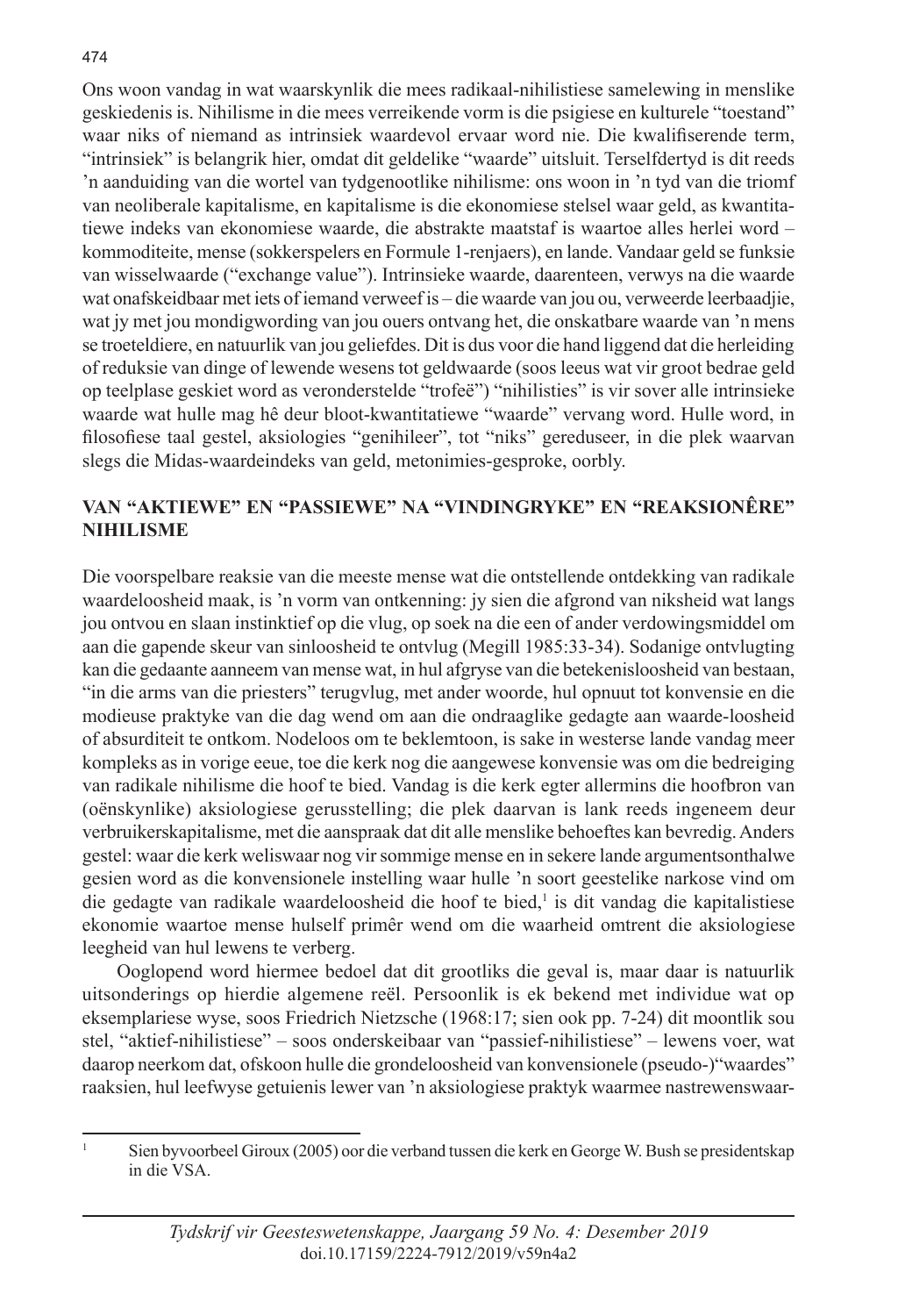dige waardes aktief gegenereer word. Ofskoon Nietzsche waarskynlik die skepping van volledig *nuwe* waardes in gedagte gehad het, meen ek dat dit nie die geval kan wees nie, en daarom sal ek nie sy onderskeid tussen "aktiewe nihilisme" en "passiewe nihilisme" (en wat dit impliseer), in hierdie artikel volg nie, ofskoon my eie begrippe daarmee verbandhou. Waardes kan myns insiens nie as't ware uit die lug gegryp word met enige verwagting dat hulle lewensvatbaar sal wees nie; inteendeel. Dit kan egter inderdaad die vorm aanneem van die heraktivering van *intrinsieke* waardes wat deurgaans latent in 'n bepaalde ervaringsveld ingebed is, en steeds toeganklik bly vir diegene wat hulle "herontdek", soos byvoorbeeld met die natuur die geval is in sogenaamde "wilderniservaringe". Ek sou wou aanvoer dat, selfs waar die waardes wat skynbaar "geskep" word op die oog af nuut mag voorkom, hulle tog ook verbandhou met intrinsiek-waardevolle ervaringe, soos maklik gedemonstreer kan word met verwysing na die uitvinding van die internet en die kwasi-onmiddellike elektroniese kommunikasie wat dit wêreldwyd moontlik maak: sonder die intrinsieke waarde van vooronderstelde intermenslike kommunikasie, sou die hoë waarde wat tans aan "onmiddellike" elektroniese kommunikasie geheg word nie moontlik wees nie.2

Die implikasie dat alle waardes volgens Nietzsche (1968) voortgebring of "geskep" word aan die hand van die een of ander kulturele aktiwiteit moet geproblematiseer word – sommige van die mees standhoudende waardes is myns insiens intrinsiek van aard, met ander woorde onlosmaaklik van bepaalde menslike en intermenslike ervaringe (insluitend kommunikasie, vriendskap, liefde).3 Wat wel (voorlopig) nuttig is by Nietzsche (1968) se onderskeid is dat, net soos in die geval van die "passiewe" soort, "aktiewe nihilisme" volgens hom 'n aanvanklike, ontstellende besef verteenwoordig dat alles in die kultuur en samelewing wat met waarde beklee word die historiese resultaat is van eeuelange konvensionele praktyke. Terwyl hierdie waarheid ondraaglik is vir die passiewe nihilis, ervaar die aktiewe nihilis dit, daarenteen, as 'n bevryding. Soos Alan Megill (1985:34) dit na aanleiding van Nietzsche se werk stel: in plaas daarvan om van die afgrond van sinloosheid en absurditeit te vlug, "dans" die aktiewe nihilis daarop. Indien alle waardevolle dinge (instellings, gebruike, en so meer) eintlik konvensioneel met waarde beklee is deur mense wat in die verlede geleef het, open hierdie insig volgens Nietzsche (1968) die weg tot die geleentheid om 'n mens se eie waardes te "skep", met ander woorde om aktief-nihilisties te lewe.

Ek het egter reeds aangedui dat ek van Nietzsche verskil oor die moontlikheid om waardes *ex nihilo* te genereer, aangesien 'n hele spektrum van "intrinsieke" waardes veronderstel moet word – met ander woorde, nominaal gesproke "blywende" waardes, ofskoon dit so is dat elke kultuur, indien nie elke persoon nie, sodanige waardes histories anders sou inklee (vriendskappe verskil immers "inhoudelik" van kultuur tot kultuur en van mens tot mens, al bly die begrip

<sup>&</sup>lt;sup>2</sup> In die lig van die insiggewende kommentaar van 'n anonieme keurder, word die onderskeid tussen 'n sogenaamde "aktiewe nihilis" en 'n "passiewe nihilis" – 'n onderskeid wat ek hier by Nietzsche sou kon leen – nie deurgaans in hierdie artikel benut nie. Nietzsche-spesialiste argumenteer ten opsigte van die *Will to Power* (Nietzsche 1968) "...sinds de kritische editie van de *Nachlass* is de zogenaamde *Wille zur Macht* als een corrupte editie ontmaskerd". As teenargument sou gewys kon word op die feit dat die "korruptheid" van die *Nachlass*, oftewel *Wille zur Macht*, ook bevraagteken word in onlangse studies, aangesien die teks van *Wille zur Macht* ongetwyfeld deur Nietzsche geskryf is en slegs die rangskikking van die verskillende fragmente dié van sy suster Elizabeth en sy vriend Heinrich (ook bekend as Peter Gast) was (Hill (2017: xiii-xix; Sjösted-H: 2019). Afgesien van die kontroversie rakende *Wille zur Macht* vervang ek egter ook om ander redes in hierdie artikel Nietzsche se onderskeid tussen hierdie twee tipes nihilisme met my eie onderskeid.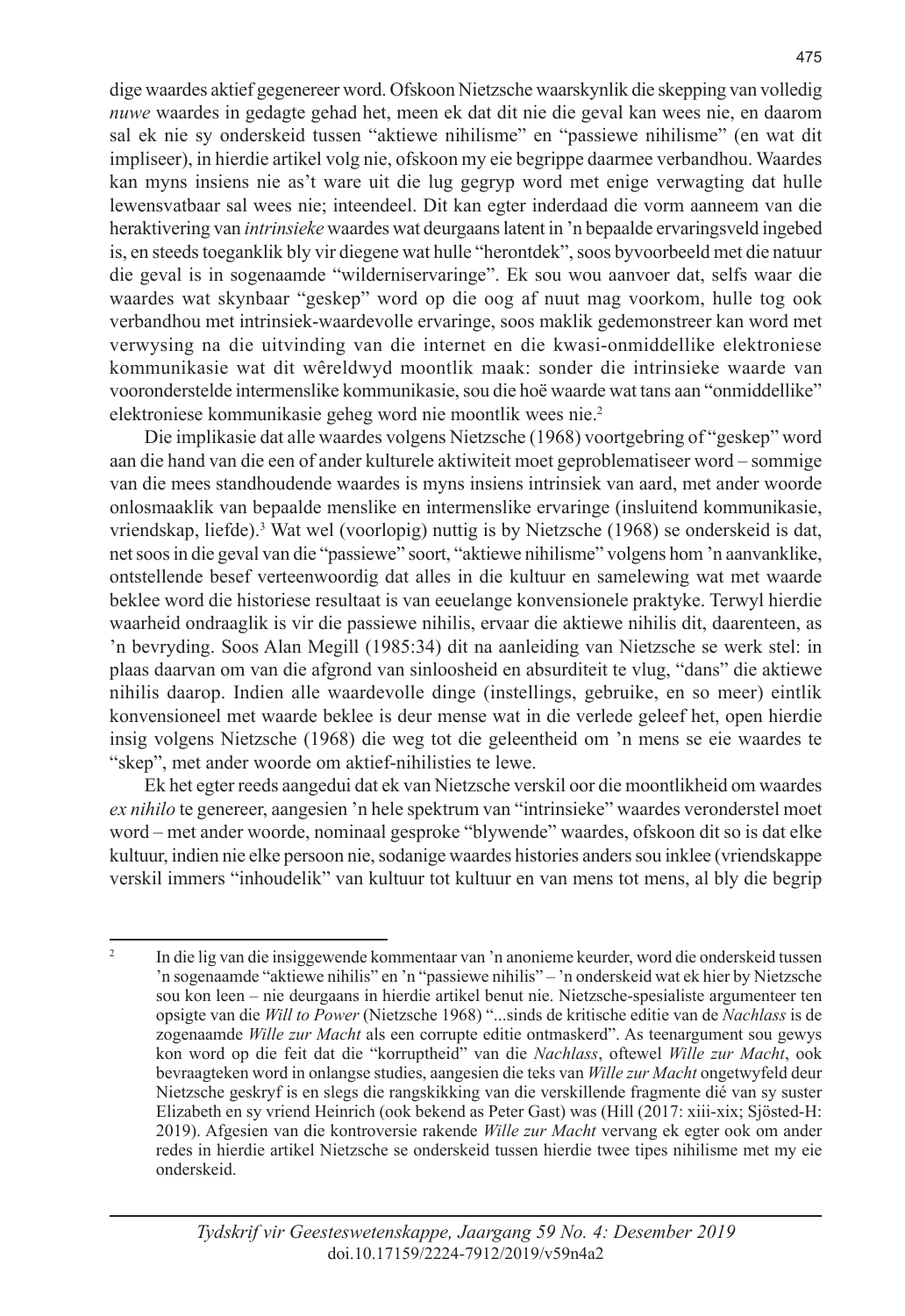nominaal dieselfde). Om hierdie rede sou ek verkies om Nietzsche (1968) se begrippe anders te interpreteer en te benoem. Terwyl ek die begrip van "passiewe nihilisme" met "reaksionêre nihilisme" wil vervang (omdat laasgenoemde 'n hiper-konserwatiewe verknogtheid aan konvensie impliseer), verkies ek "vindingryke nihilisme" bo "aktiewe nihilisme", om sodoende die indruk te vermy dat waardes willekeurig geskep kan word, sonder om die bestaan – al is dit dan in latente vorm – van intrinsieke waardes in ag te neem. "Vindingryke" suggereer ook dat iets (desnoods weer) "gevind" word in die "rykdom" van menslike ervaring en argiewe, al was dit miskien vergete of verwaarloos.

Is daar voorbeelde van ware "vindingryke nihiliste" in die geskiedenis? Ongeag die verdenking waaronder sy *Wille zur Macht (Will to Power*; 1968) tans in sekere kringe verkeer, kwalifiseer Nietzsche self ongetwyfeld daarvoor. Dit is nie slegs omdat sy filosofiese *oeuvre*  paradigmaties is van die vindingryk-oorspronklike skepping van filosofiese insigte, met die uitdruklike doel om die tradisie uit te daag en uiteindelik te vernuwe of selfs te vervang nie (waarvan sy *Zarathustra*-teks (Nietzsche 2013) seker die uitstaande instansie is), maar veral omdat sy werk sedert sy dood in 1900 'n aansienlike filosofiese gevolg opgebou het. Die rede waarom ek na Nietzsche se groot aantal aanhangers verwys, hou verband met wat die "toets" vir "vindingryke" nihilisme genoem kan word. Immers: indien elkeen vindingryk-nihilisties kon leef deur met 'n oorspronklike stel waardes na vore te kom, sou hulle enersyds, ten beste, op intrinsieke waardes kon geskoei wees, wat in 'n nuwe konteks heraktiveer word. Dit is egter ook voorstelbaar dat sodanige aksiologiese "kreatiwiteit" nie met intrinsieke waardes verbind sou kon word nie, wat tot 'n Babelse verwarring kon lei, aangesien "waarde" maklik sou kon ontaard in "waarde-(slegs)-vir-my" – byvoorbeeld dié (pseudo-)"waardes" wat 'n kannibalistiese reeksmoordenaar soos die fiktiewe Hannibal Lecter (in die rolprent *Silence of the Lambs*; Demme 1991) se handelinge verteenwoordig. Nietzsche was klaarblyklik van hierdie aksiologiese dilemma bewus, wat verklaar waarom sy *Thus Spake Zarathustra* (Nietzsche 2013), waarin hy poog om die moderne wêreld van 'n handhawende, lewe-gewende mite te voorsien, 'n dergelike probleem antisipeer en by voorbaat weerlê – spesifiek aan die hand van die rol wat Zarathustra se "diere" daarin speel, waar "diere" as 'n metafoor verstaan kan word vir mense wat aanvaar dat hulle onafskeidbaar deel van die (intrinsiek-waardevolle, ofskoon steeds kultureel-bemiddelde) natuur is. Dit is klaarblyklik die geval dat Nietzsche die noodsaak vir 'n waarde-konstitutiewe "gemeenskap" ingesien het, waarsonder individueel-geartikuleerde waardes 'n soort aksiologiese solipsisme sou verteenwoordig (sien Olivier 2007).

Dit is waarskynlik ook so met vernuwende kulturele skeppings oor 'n breë spektrum van dissiplines en praktyke, soos Sigmund Freud se "uitvinding" van psigoanalise ('n paradigmatiese geval van vindingryke nihilisme, wat 'n gemeenskap van volgelinge moontlik gemaak het en steeds dwarsoor die wêreld beoefen word). Of dink aan die verstommende aantal moderne kunspraktyke of "skole" wat in die eerste helfte van die 20ste eeu ontstaan het, vanaf abstrakte ekspressionisme en konseptualisme tot suprematisme, fauvisme en futurisme, wat elk daarop aanspraak gemaak het om die wese van kuns te beliggaam (Olivier 1994). Selfs in rekenaarwetenskap het iemand soos Steve Jobs argumentsonthalwe op kreatiewe, vindingryknihilistiese wyse die fondament gelê vir 'n soort gemeenskap van *Apple*-entoesiaste, ofskoon 'n mens sou kon byvoeg dat die minderheid van laasgenoemde werklik as vindingryke nihiliste beskou kan word omdat hulle bloot wat Jobs geskep of ontwerp het, as middele gebruik, en dus eerder in die kategorie van "reaksionêre nihiliste" sou val. 'n Mens sou selfs kon redeneer dat dieselfde geld vir die meerderheid van praktiserende Freudiaanse psigoanalitici, aangesien hulle die menswetenskap wat deur Freud gegrondves is redelik dogmaties as terapeutiese praktyk beoefen, maar slegs 'n klein minderheid vindingryk-aktief bydra tot die uitbouing van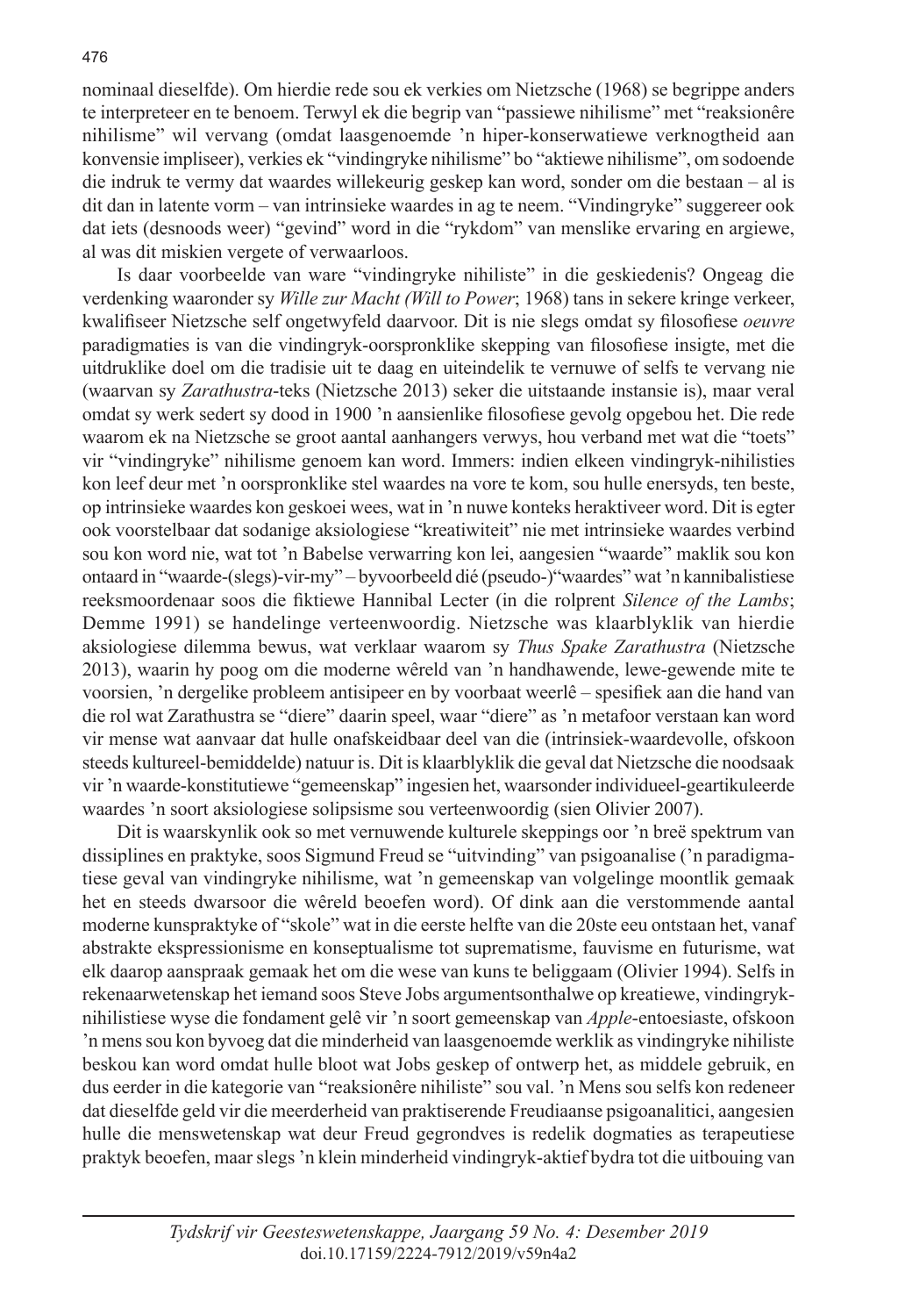die teoretiese en terapeutiese waardes wat Freud tot stand gebring het. Dieselfde geld vir Nietzsche-entoesiaste.

Die voorwaarde vir vindingryke nihilisme skyn daarin geleë te wees dat, byvoorbeeld in die interpretasie van die werk van iemand soos Nietzsche, 'n mens dit nie slaafs moet napraat of herhaal nie, maar – soos Foucault (1980:53-54) dit stel – 'n mens op so 'n wyse interpretatief met die teks moet omgaan dat jy dit laat "kreun en protesteer", in plaas daarvan dat jy dit passief parafraseer. Ek sou wou byvoeg dat dit eers dán 'n mens in staat stel om as intellektueel vindingryk-nihilisties te leef. Wat die oorgrote meerderheid van mense in die huidige verbruikerswêreld as vanselfsprekend aanvaar en gebruik, is waarskynlik egter die resultaat van die een of ander skeppende gees se werk, wat beteken dat hulle passief as reaksionêre nihiliste lewe. Te oordeel aan daaglikse berigte van wisselvallige "celebrity"-aanbidding wêreldwyd toon die groot meerderheid van hulle enersyds geen sweem van "geloof" in 'n onomstootlike stel lewenswaardes nie (die massas van mense wat in elke denkbare situasie narcistiese "selfies" met hul slimfone neem, lewer ook ondubbelsinnig hiervan getuienis; sien Olivier 2015), en andersyds is hul (willende óf onwillekeurige) betrokkenheid by kapitalistiese verbruikerspraktyke konkrete bevestiging van sodanige reaksionêre nihilisme. Immers: kapitalisme erken geen intrinsieke waardes nie; alle "waarde" word dogmaties na wisselwaarde ("exchange value") herlei – vandaar Karl Marx en Friedrich Engels (1993:8) se beroemde opmerking oor kapitaal (in *The Communist Manifesto* van 1848), dat "alles wat solied is, tot lug versmelt".4

Aan die hand van die werk van Gilles Deleuze en Fèlix Guattari (in *Anti-Oedipus* 1983) kan beweer word dat 'n mens maklik die fout kan maak om kapitalisme as 'n uitsluitlikkreatiewe krag te verstaan, veral vanweë die proses van "deterritorialisering" waardeur kapitaal deurentyd nuwe areas van menslike ervaring en aktiwiteit vir produksie of vir sogenaamde dienslewering "vrystel" (met ander woorde, koloniseer), met die oog op die voortbring van wins. Dit beteken egter dat die deterritorialiserende funksie van kapitaal geen sosiale of kulturele domein oor die hoof sien nie, sodat kroniese onstabiliteit oral sou geld, as dit nie was vir die "re-territorialiserende" funksie van die staat om, byvoorbeeld deur wetgewing, kapitalistiese winste te verseker nie. Aan die hand van 'n uitdrukking van Nietzsche praat die ekonoom, Schumpeter (Harvey 1990:17), in hierdie verband van die "kreatiewe vernietiging" en "vernietigende skepping" van kapitalistiese ontwikkeling. Anders gestel: Slavoj Žižek (2009:68) vestig die aandag op die ironiese feit dat, ofskoon kapitalisme globaal funksioneer, dit streng genome 'n "wêreldlose ideologiese konstellasie" is, omdat dit die groot meerderheid van mense van enige "betekenisvolle kognitiewe kartering" beroof – dit is volgens hom die eerste ekonomiese orde in die geskiedenis wat "betekenis detotaliseer" vir sover dit geen kultuur-spesifieke waardestelsel bevorder nie, maar soos 'n verkleurmannetjie by alle kulture inpas en aanpas. Dit behoort geensins verbasend te wees nie, aangesien kapitaal immers alle kommoditeite na kwantitatiewe entiteite uitgedruk as geld reduseer (selfs mense as kommoditeite – dink aan sokkerspelers, wat deur klubs "gekoop" en "verkoop" word).

In die lig van bostaande is dit ongetwyfeld die geval dat die oorgrote meerderheid van mense dwarsoor die wêreld vandag as "reaksionêre nihiliste" lewe, waar ontelbare manifestasies van wat Nietzsche (1968:17) as die "afname en verdwyning van die krag van die gees" getipeer het, opmerkbaar is. Dit is onder andere waarneembaar in die oënskynlik-atavistiese behoeftebevrediging onder veral jongmense wat, paradoksaal genoeg, in die wêreld se modernste stede

<sup>&</sup>lt;sup>3</sup> Al is dit weliswaar so dat geeneen hiervan onproblematies waardevol is nie (Olivier 2009).<br><sup>4</sup> Toney onders vermeld, is alle Afrikaanse vertelings van kert eenhelings of sinangdes in hig

<sup>4</sup> Tensy anders vermeld, is alle Afrikaanse vertalings van kort aanhalings of sinsnedes in hierdie artikel my eie.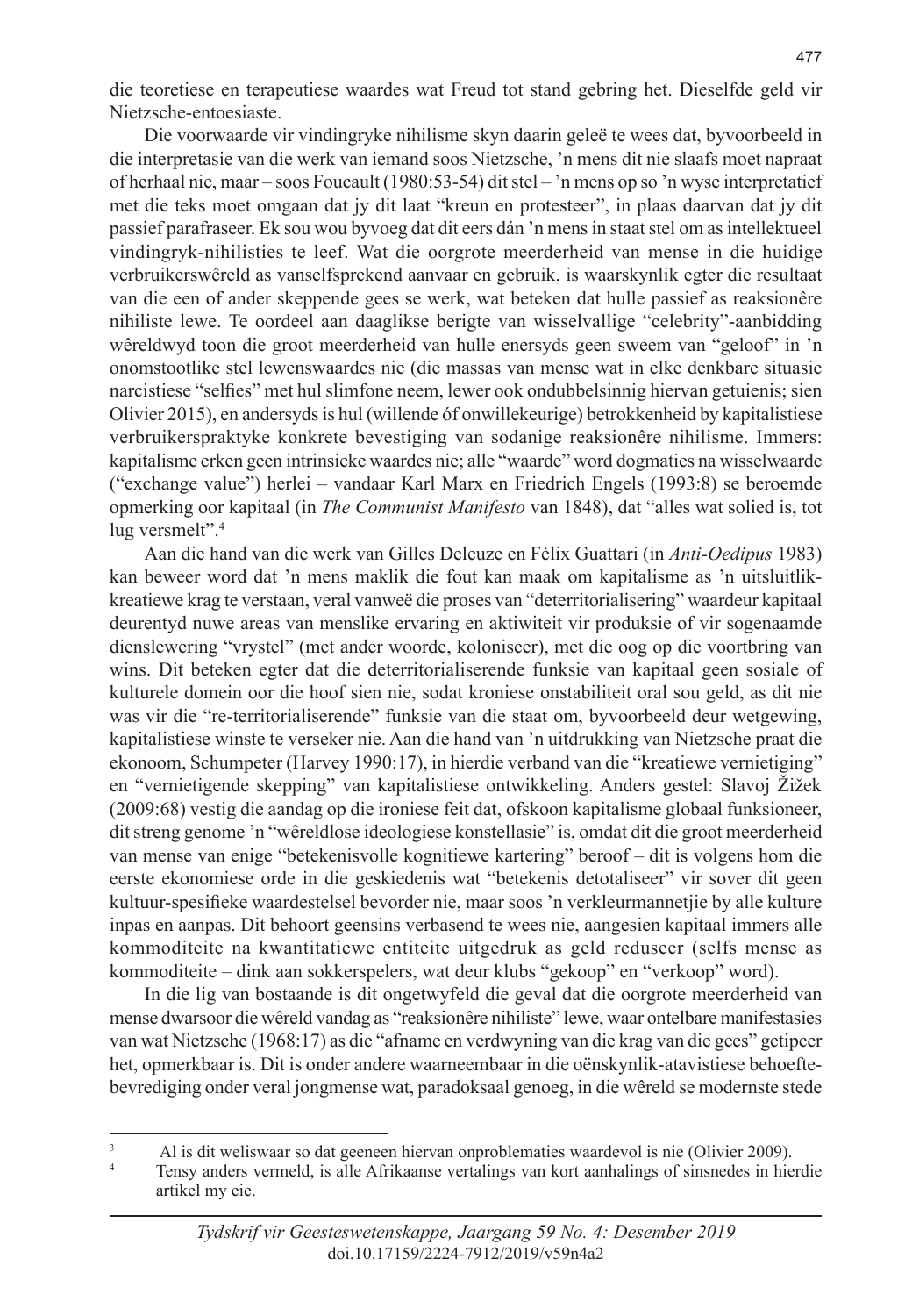woon (sien in hierdie verband Clark 1995; Hardwicke 2003; en Olivier 2004). Verbruikerskapitalisme het tradisionele waardestelsels vervang, en as 'n reduksionistiese, immer-selfvernuwende kulturele dwelmmiddel ("narcotic" of "anaesthetic") bied dit aan verbruikers tydelike "verligting" (in die sin van "relief"; nie van "enlightenment" nie) te midde van die wolk van nihilistiese absurditeit wat in die vroeë 21ste eeu oor menslike doen en late in verbruikersamelewings hang. Wat 'n mens dus vandag waarneem, is 'n ander weergawe van Nietzsche se passiewe nihilisme, of wat ek verkieslik reaksionêre nihilisme noem en wat bes moontlik ook "verbruikersnihilisme" genoem sou kon word, en wat 'n funksie is van die spesifieke kultuur van die vroeë 21ste eeu.

# **ERICH FROMM OOR DIE VERLIES VAN DIE "SELF"**

Dit mag verbasend klink dat die Duitse psigoanalitiese denker, Erich Fromm, reeds in die 1940s die huidige nihilistiese toedrag van sake geantisipeer het, ofskoon dit waarskynlik so is dat dit destyds reeds die geval was en intussen net vererger het. Wat veral relevant is vir die huidige tema, is sy onderskeiding tussen verskeie sogenaamde "meganismes van ontsnapping" in sy belangrike teks, paradoksaal getitel *Escape from Freedom* (1965). Onder genoemde meganismes konsentreer hy veral op wat hy "outomaat-konformiteit" noem, wat volgens hom die grootste sosiale betekenis binne hierdie meganismes het. Die ooreenkoms tussen waaroor hy skryf en wat vandag oral waarneembaar is, is uiters treffend (1965:208-209):

This particular mechanism is the solution that the majority of normal individuals find in modern society. To put it briefly, the individual ceases to be himself; he adopts entirely the kind of personality offered to him by cultural patterns; and he therefore becomes exactly as all others are and as they expect him to be. The discrepancy between "I" and the world disappears and with it the conscious fear of aloneness and powerlessness. This mechanism can be compared with the protective coloring some animals assume. They look so similar to their surroundings that they are hardly distinguishable from them. The person who gives up his individual self and becomes an automaton, identical with millions of other automatons around him, need not feel alone and anxious any more. But the price he pays, however, is high; it is the loss of his self.

The assumption that the "normal" way of overcoming aloneness is to become an automaton contradicts one of the most widespread ideas concerning man in our culture. The majority of us are supposed to be individuals who are free to think, feel, act as they please. To be sure this is not only the general opinion on the subject of modern individualism, but also each individual sincerely believes that he is "he" and that his thoughts, feelings, wishes are "his." Yet, although there are true individuals among us, this belief is an illusion in most cases and a dangerous one for that matter, as it blocks the removal of those conditions that are responsible for this state of affairs.

Dit is geensins moeilik om die situasie wat Fromm hier in paradoksale terme karakteriseer – wie sou ooit dink dat 'n mens jou vryheid vrywilliglik sou opgee? – met al die simptome van hedendaagse reaksionêre nihilisme te verbind nie. 'n Mens wat immers willens en wetens waarde heg aan haar of sy "self", sou bedag wees op die wyse waarop kapitalistiese ekonomiese praktyke, insluitend die advertensiewese, individuele verskille met gestandaardiseerde beelde en gedrag vervang. As psigoanalitikus is Fromm natuurlik terdeë daarvan bewus dat mense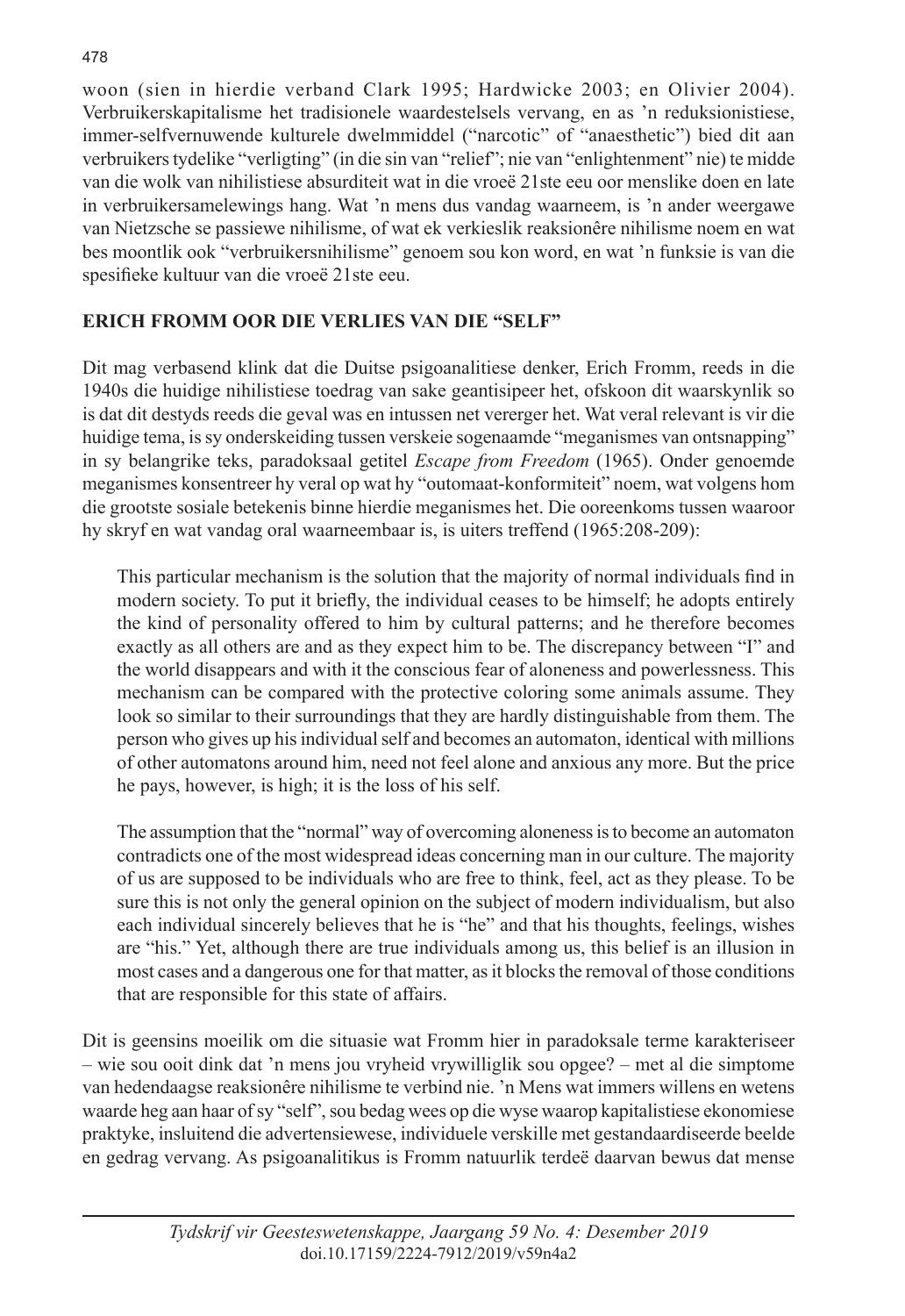oor die algemeen salig *onbewus* is van die feit dat alles wat onnadenkend as "jou eie" beskou word, eintlik deur buite-agentskappe teweeggebring word: Soos hy dit stel

We are proud that we are not subject to any external authority, that we are free to express our thoughts and feelings, and we take it for granted that this freedom almost automatically guarantees our individuality. *The right to express our thoughts, however, means something only if we are able to have thoughts of our own*; freedom from external authority is a lasting gain only if the inner psychological conditions are such that we are able to establish our own individuality. (Fromm 1965:266)

Die sin wat Fromm in hierdie aanhaling in kursiewe druk plaas, is insiggewend: diegene van ons wat in konstitusionele demokrasieë woon, mag inderdaad glo dat ons "spraakreg" 'n waarborg is dat ons gedagtes, asook wat ons sê, ons eie is, met ander woorde aan "ons" behoort. Indien sosiale omstandighede in die sogenaamde "netwerksamelewing" (Castells 2010) van vandag in ag geneem word wat die verweefdheid daarvan met elektroniese kommunikasietegnologie betref, waarop sosiale netwerke soos Facebook en Twitter berus, is dit egter waarskynlik so dat min mense oor die vermoë beskik om hul "eie" gedagtes (wat hul "eiewaarde" beliggaam) te artikuleer, selfs indien hulle dit as hul eie ervaar. Soos Bernard Stiegler (2015: plekaanwysing 4902-4913; 4970) aan die hand doen, is mense se leefwyse vandag intiem verweef met "wat bemarking bewerkstellig", gekombineer met "suiwerprosedurele tegnologiese kennis", wat relatiewe vindingryke, kritiese denke en vindingryknihilistiese, waardeskeppende taalgebruik ondermyn. Stiegler se werk in hierdie verband verdien meer aandag.

# **STIEGLER OOR TEGNOLOGIE EN "PROLETARIANISERING"**

Die uitwerking van wat argumentsonthalwe die huidige, ondraaglike "oor-vloed" van inligting op verbruikers of gebruikers van tegniese apparate, soos slimfone, genoem kan word, en waarmee hulle daagliks gekonfronteer word (Pickert 2014), word deur Stiegler (2010:33, 37-38) as die "proletarianisering" van verbruikers bestempel, waarmee hy die ondermyning van hul "*savoir-faire*" (kundigheid) en meer nog, hul "*savoir-vivre*" (die vermoë om kreatief te lewe) bedoel. Waar Marx in die 19de eeu die "proletarianisering" van werkers deur kapitalistiese fabriekseienaars aan die kaak gestel het – met ander woorde, die feit dat hulle van hul kundigheid gestroop is deur dit met masjienproduksie te vervang – is die huidige elektronies-tegniese revolusie getuienis van die daaropvolgende fase in proletarianisering: dié van verbruikers. Hierdie ontwikkeling is uiters betekenisvol vir die toenemende reaksionêrnihilistiese bestaanswyse wat kenmerkend is van die verbruikersamelewing. Wat die meerderheid van mense in die "hiper-verbruikergeoriënteerde, drifte-gebaseerde en verslawinggeneigde samelewing" (Stiegler 2015: plekaanwysing 290) waarskynlik nie besef nie, is dat die tegniese toestelle wat hulle in staat stel om op sosiale media met mekaar te kommunikeer (en terselfdertyd onwetend hul persoonlike koop-voorkeure openbaar te maak) in die diens staan van 'n neoliberale stelsel wat hulle sistematies van hul vryheid, kundigheid en lewensinisiatief – wat almal intiem met hul sin vir waarde verweef is – beroof (Naughton 2019; Stiegler 2010:30).

Die psigologiese – of, om meer presies te wees, die psigopolitiese – implikasies van hierdie situasie is verreikend, soos Stiegler (2010:28-36) oortuigend argumenteer. Hoe kan dit anders, wanneer die gebeure wat tans besig is om te ontvou (Stiegler 2010: 39), "…al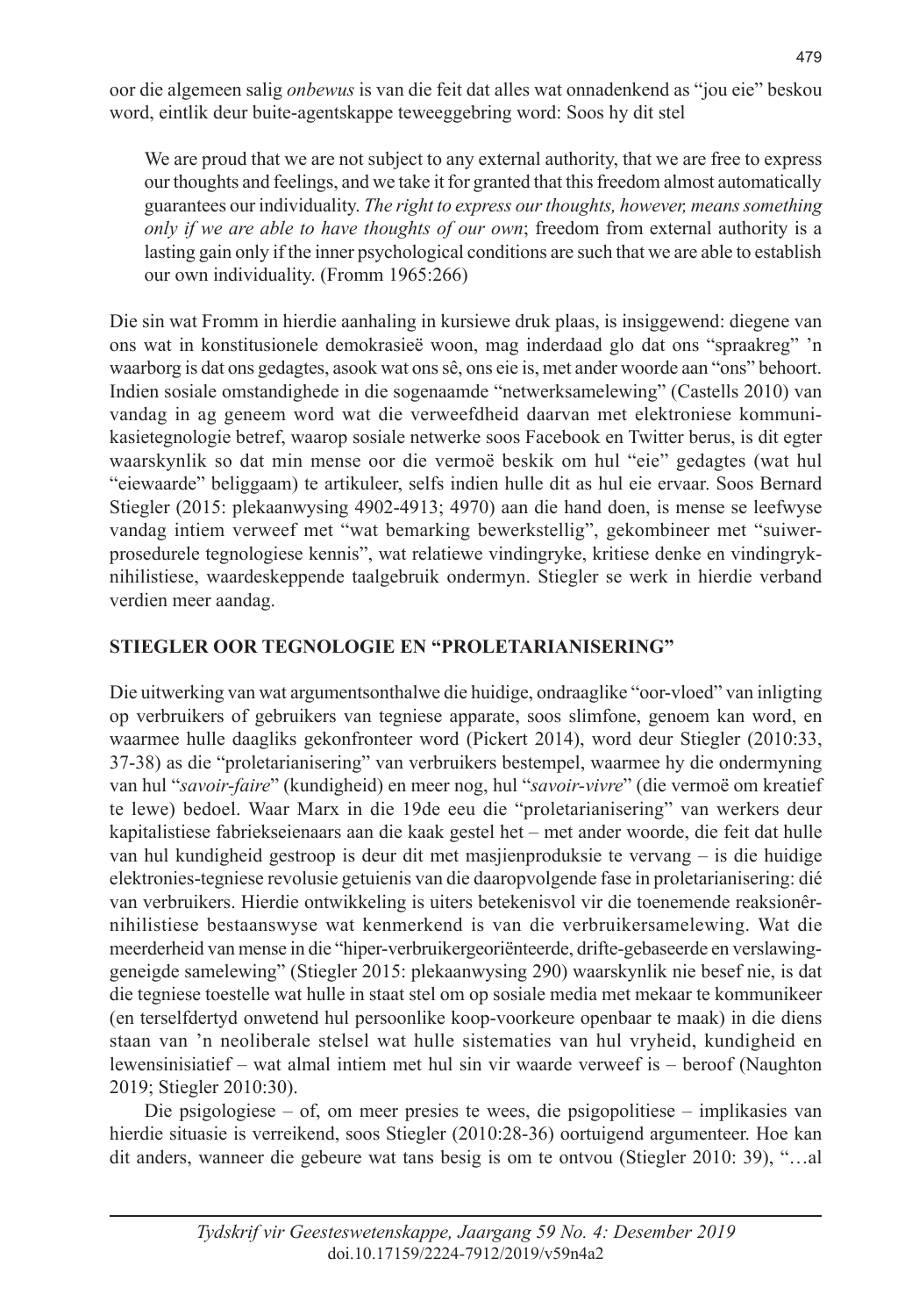diegene proletarianiseer wie se kennis geabsorbeer word deur hipomnesiese ["hypomnesic"; m.a.w. tegnies-intensiewe geheue-]prosesse in masjiene, asook in ander apparate, deskundige sisteme, dienste, netwerke, en tegnologiese objekte en sisteme van alle soorte"? Anders gestel: sodanige psigies-kognitiewe proletarianisering is allermins polities onskuldig, en waar 'n mens se gedrag grootliks deur haas-onsigbare, dominante magsverhoudinge (wat as tegniese bronne van bevrediging vermom is) bepaal word, is daar ook nie sprake van self-vervullende waardeervaring nie. Immers, onder hierdie omstandighede is 'n skeppende, vindingryk-nihilistiese lewenswyse uiters skaars, omdat die meerderheid van verbruikers per definisie slegs "verbruik". Die rede hiervoor is, soos Stiegler uitvoerig demonstreer, dat die grootskaalse gebruik van "hipomnesiese" instrumente soos slimfone, elektroniese tablette en skootrekenaars – wat daagliks vir werk en ontspanningsdoeleindes gebruik word – benut word om enige "oorspronklike" inisiatief by die verbruiker met 'n "pre-geformatteerde" sjabloon in ooreenstemming met markgerigte navorsing te vervang. Mense se lewenswyse word ter wille van groter finansiële wins via die hipnotiserende kapasiteit van mnemo-tegniese apparate gekaap. Trouens, volgens Stiegler (2015: plekaanwysing 4902-4913):

…today all this occurs with the help of the social and cognitive sciences – neuromarketing being the most advanced stage of this aspect of proletarianization […] fundamental theoretical knowledge is proletarianized, that is, decoupled from theoretical activity… [W]hat is taught today, therefore, is increasingly a purely procedural technological knowledge, including in the faculty of sciences, at the expense of the historical and critical knowledge of the theories lying at the origin of these formalisms.

Hieruit blyk dit dat proletarianisering nie beperk is tot werkers en verbruikers nie; dit sluit intellektuele werk in (Stiegler 2015: plekaanwysing 4970), wat potensieel die bron van vindingryke nihilisme sou kon wees. Klaarblyklik dien dit die psigopolitiese doel om enige moontlike kritiek op die neoliberale politiek-ekonomiese stelsel reeds by voorbaat uit te skakel – 'n bekende neoliberale strategie, soos Renate Salecl (2010:149) skerpsinnig aantoon. Nodeloos om te beklemtoon, lei sodanige sistematiese, neutraliserende ontkoppeling van voortgaande kritiese refleksie oor teoretiese kennis, enersyds, en die tegniese implementering van bestaande teorie, andersyds, tot die erosie van 'n hele konstellasie van intellektuele waardes waarop die kultuur van sowel natuur- as sosiaal-wetenskaplike navorsing tradisioneel gefundeer was. Stiegler (2015: plekaanwysing 5017) formuleer hierdie insig in kapitalisme se stelselmatige benutting van tegnologie en tegniese apparate, ten einde proletarianisering tot verbruikers en wetenskaplikes uit te brei, aan die hand van Naomi Klein (2007) se metafoor van "skok" as die effek van "tegnologiese *skok* en die transformasie hiervan deur psigososiale individuasie en deur 'n toestand van filosofiese skok". Met sodanige "individuasie" bedoel hy die wyse waarop die wydverspreide gebruik van tegniese apparate individue sosiopsigologies fatsoeneer of vorm – dink maar aan die uitwerking van Whatsapp- en Twitter-taalgebruik op mense se kommunikasiegewoontes – terwyl "filosofiese skok" na 'n grondliggende intellektuele disoriëntering verwys. En hand aan hand met fundamentele filosofiese of wêreldbeskoulike disoriëntering kom aksiologiese ontwrigting, wat die weg voorberei op die besef van radikale waardeverlies, gevolg deur reaksionêre nihilisme. Nog nooit vantevore was daar so 'n groot behoefte aan vindingryke nihilisme, dit wil sê, aktiewe waarde-herontdekking, met die oog op gemeenskapsvorming, as vandag nie. In die afwesigheid hiervan bestaan 'n sterk moontlikheid dat mense aksiologies volkome afgestomp sal raak – vanweë die uitwerking van meedoënlose neoliberale strategieë op die menslike psige, in kollektiewe sowel as individuele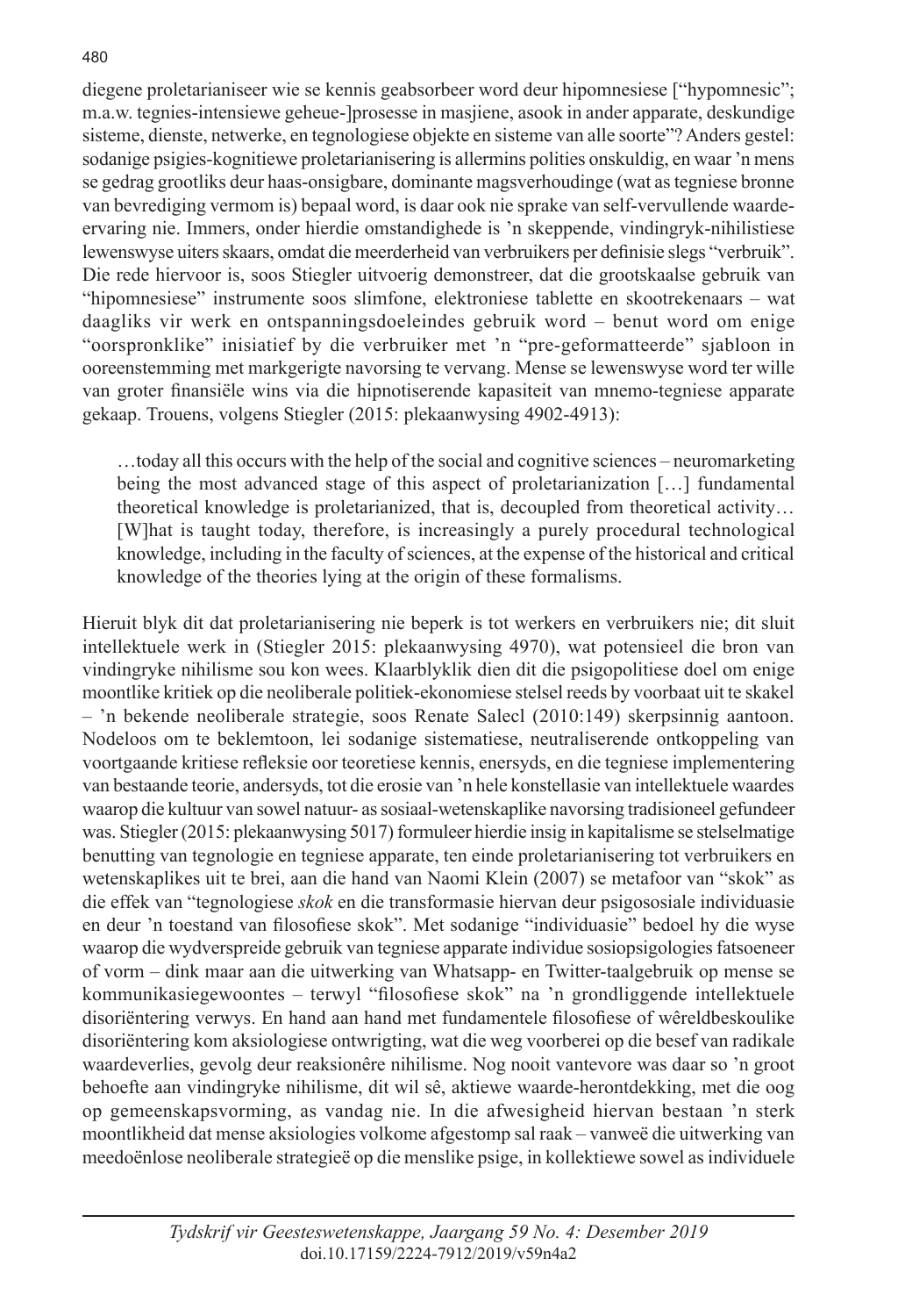sin. Dit is trouens 'n proses wat ten aansien van die beskikbare getuienis reeds geruime tyd aan die gang is.

#### **WINNICOTT OOR "OORGANGSVOORWERPE"**

'n Mens kry 'n goeie idee van wat op die spel is in 'n oorwegend reaksionêr-nihilistiese, tegnokratiese samelewing wanneer jy Stiegler se verreikende herinterpretasie van Donald Winnicott se baanbrekerswerk oor "oorgangsvoorwerpe" onder die loep plaas. In W*hat Makes Life Worth Living: On Pharmacology* (2013: plekaanwysing 172) lewer Stiegler kommentaar op die betekenis en implikasies van Winnicott se werk oor "oorgangsobjekte", ten einde die "gevoel dat jy bestaan" te kan begryp – met ander woorde, die gevoel dat die lewe sin of betekenis vir 'n individuele subjek het; iets wat ooglopend intiem verwant is aan individue se ervaring van waarde of waardeloosheid. Winnicott se psigoanalitiese teoretisering van sogenaamde "oorgangsobjekte" is algemeen bekend, dog verdien desnietemin aandag voor meer in die besonder na Stiegler se benutting daarvan gekyk word. In die eerste hoofstuk van Winnicott (1971: 2) se studie rakende die psigologiese implikasies van "oorgangsvoorwerpe" (of "-objekte") tref 'n mens die volgende verreikende stelling aan:

It is usual to refer to "reality-testing", and to make a clear distinction between apperception and perception. I am here staking a claim for an intermediate state between a baby's inability and his growing ability to recognise and accept reality. I am therefore studying the substance of illusion, that which is allowed to the infant, and which in adult life is inherent in art and religion, and yet becomes the hallmark of madness when an adult puts too powerful a claim on the credulity of others, forcing them to acknowledge a sharing of illusion that is not their own.

Afgesien van die relevansie van die opvallende verwysing na ideologiese verblinding waar Winnicott na "waansin" verwys, is die belangrike saak hier die verbintenis wat hy maak tussen 'n suigeling se ontwikkeling, via 'n "intermediêre toestand", tot by 'n herkenning van die werklikheid, en die rol wat "illusie" in kuns en godsdiens speel. 'n Dergelike "intermediêre toestand" het betrekking op wat Winnicott (1971:1) as "oorgangsverskynsels" en "oorgangsvoorwerpe" bestempel, soos 'n geliefkoosde speelding (byvoorbeeld 'n slaappop of ander speelding), of miskien 'n gebruiksvoorwerp soos 'n klein kombersie (dink maar aan die strokieskarakter "Linus" in die gewilde *Peanuts*-reeks, wat onafskeidbaar is van sy geliefde kombersie). Winnicott se oorspronklikheid in die geskiedenis van psigoanalise bestaan daarin dat sy kliniese ervaring met kinders hom geleer het dat die ontwikkelingsfase van jong kinders se verbintenis met "oorgangsfenomene", asook hul gehegtheid aan "oorgangsvoorwerpe" van paradigmatiese belang is vir die res van mense se lewens. Die begrip "oorgangsfenomene" verteenwoordig 'n meer inklusiewe kategorie as "oorgangsvoorwerpe" vir sover dit nieobjekverwante gewoontes of aktiwiteite insluit, byvoorbeeld wanneer 'n kind met slaaptyd haar of sy duim suig, of hulself aan die slaap sing (Winnicott 1971:2).

Winnicott se oorspronklikheid, waarop verder deur Stiegler uitgebrei word, bestaan in sy kontekstualisering van bogenoemde "oorgangsfase" met verwysing na wat hy as die onvolledige begrip van "menslike natuur" beskou (1971:2). Volgens hom moet die algemene instemming dat laasgenoemde nie toereikend aan die hand van "interpersoonlike verhoudinge", sowel as die rol van die verbeelding, asook bewuste en onbewuste faktore, verstaan kan word nie, aangevul word met (destyds) meer onlangse navorsing, wat aan die lig bring dat individuele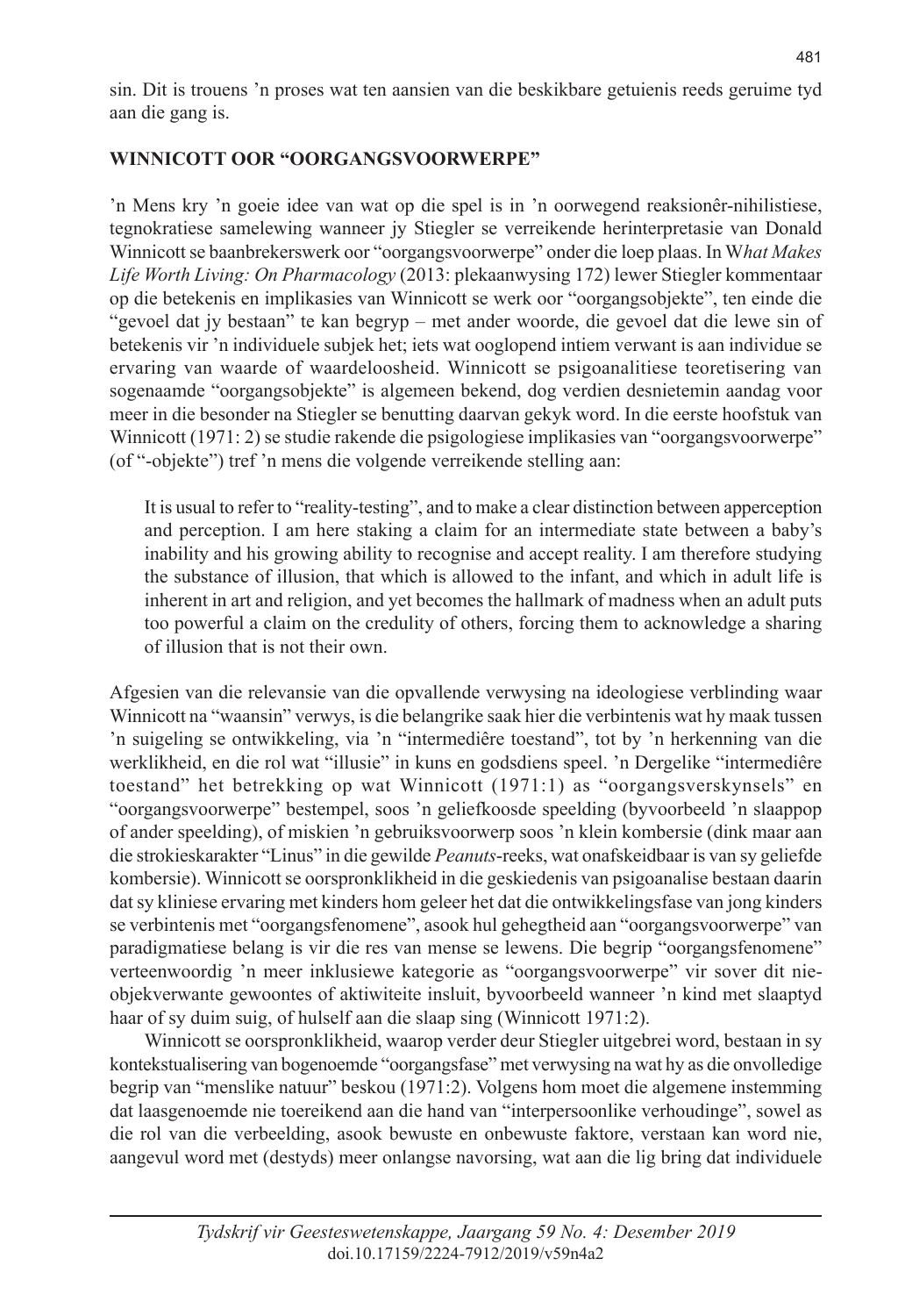subjekte ook toegang het tot 'n "innerlike wêreld" van wisselende "rykheid" en konflik. Op die vraag of die belangrikheid van 'n "innerlike wêreld" vir die subjek voldoende is, antwoord hy as volg (Winnicott 1971:2):

My claim is that if there is a need for this double statement, there is also need for a triple one: the third part of the life of a human being, a part that we cannot ignore, is an intermediate area of experiencing, to which inner reality and external life both contribute. It is an area that is not challenged, because no claim is made on its behalf except that it shall exist as a resting-place for the individual engaged in the perpetual human task of keeping inner and outer reality separate yet interrelated.

Die rede waarom ek Winnicott so uitvoerig in hierdie verband bespreek, is dat die derde, "intermediêre" ervaringsveld – wat hy via die vrugbare rol van illusie met kuns en religie verbind – 'n uiters waardevolle idee vir die huidige ondersoek na nihilisme is. Immers: (radikale) nihilisme is die ontkenning van alle inherente waarde, en die rol van die "oorgangsfenomene" wat Winnicott identifiseer is juis dat hulle kinders in staat stel om die werklikheid te "herken en aanvaar", wat die toekenning van waarde daaraan impliseer. Die verreikende betekenis hiervan word onverbeterlik deur Stiegler geartikuleer.

# **STIEGLER OOR "OORGANGSVOORWERPE" EN DIE SIN VAN DIE LEWE**

Stiegler se interpretasie van Winnicott beklemtoon dat "oorgangsvoorwerpe" soos teddiebere meer as blote objekte is – iets wat Winnicott klaarblyklik ook besef het; vandaar sy beroep op 'n "intermediêre" ervaringsruimte – en dat hulle 'n onmisbare rol vervul. Volgens Stiegler *konstitueer* hulle die moeder as 'n partikuliere, *unieke* moeder, en tegelykertyd die kind *as haar* kind. Wat Stiegler wil demonstreer, is dat die psigiese rol van sodanige oorgangsvoorwerpe (en ander oorgangsfenomene) daarin bestaan om 'n generatiewe "matriks" te vorm wat in 'n persoon se latere lewe as 'n bron van singewing funksioneer. Langs hierdie weg word die "verlies aan die gevoel dat 'n mens bestaan" verhoed, terwyl dit terselfdertyd (soos Winnicott reeds besef het) die intermediêre, generatiewe oorgangsruimte konstitueer wat deur sekere fenomene in die moeder-kind verhouding beliggaam word, asook die basis uitmaak vir die skepping en betekenis van kunswerke (Stiegler 2013: plekaanwysing 221).

Hoe moet 'n mens hierdie kapasiteit van die oorgangsobjek verstaan, naamlik om 'n "oorgangs- (of potensiële) ruimte" te ontsluit? Stiegler (2013: plekaanwysing 172) verduidelik dit in ontologiese terme: "…dit bestaan nie" ("…it does not exist") – minstens nie in die gewone, konkrete, ruimtelike sin van die woord nie. Dit is eerder die geval dat dit – volgens Stiegler (2013: plekaanwysing 183) se formulering – ontologies "duursaam" is (it "consists"), in die sin dat dit 'n soort onmeetlike (miskien "sublieme", dit wil sê onvoorstelbare) ruimte *tussen* moeder en kind konstitueer, wat aan Julia Kristeva se begrip van die *chora* van die moederlike ligaam herinner. Die *chora* ('n ambivalente begrip wat van Plato afkomstig is) is 'n tipe "hibride" (of "baster") "nog-nie-ruimte" tussen die moeder en die buitewêreld, wat die kind op sy of haar toetrede tot laasgenoemde voorberei (Kristeva 1997:35-37). Stiegler se verheldering van die verhouding van moeder en kind is diepsinnig en het direk, ofskoon in negatiewe terme, betrekking op die reaksionêre nihilisme wat 'n mens vandag oral ervaar. Met verwysing na die oorgangsobjek merk hy op (Stiegler 2013: plekaanwysing 182-194):

What holds and is upheld as this link through which these two beings become incommensurable and infinite for one another, is what, by allowing a place for that which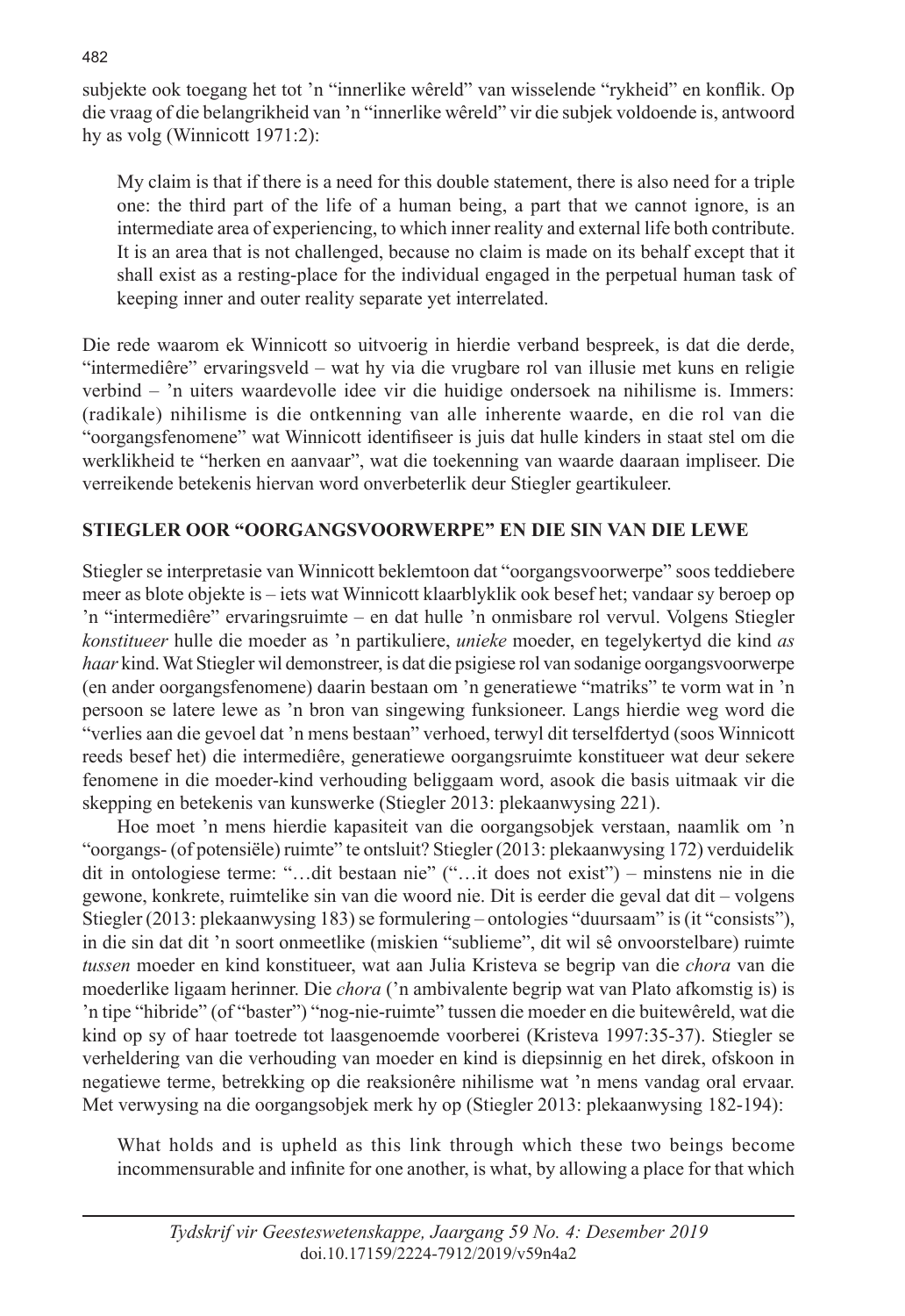is infinite, *consists* precisely to the *immeasurable extent…that it does not exist* – because the only things that exist are finite things.

This consistence, more than anything else, and before anything else, is what a mother protects when she protects her child. This protection, which is care par excellence, is grounded in the knowledge the mother has of the extra-ordinary character of the object – and that Winnicott calls transitional precisely in order to designate this extra-ordinariness.

 Such was Winnicott's great discovery: the fact that maternal knowledge is *knowledge of that which, in the transitional object, consists, though it does not exist*, and which gives to the child placed under this protection the feeling that "life is worth living".

'n Mens sou kon beweer dat die "oneindige" ruimte wat deur die oorgangsvoorwerp gekonstitueer word, sigself ontologies van die aardse ruimte (van mense se alledaagse bestaan) differensieer, en dat dit vanaf die oomblik van ontstaan generatief, soos 'n matriks, vir die skepping van waarde(s) funksioneer. Anders gestel, is hierdie "duursame" ruimte die bron van betekenis of "sinvolheid", waaruit 'n mens eksistensiële lafenis kan put wanneer dit nodig is. In die lig van die verband wat sowel Winnicott as Stiegler tussen hierdie intermediêre, oneindige ruimte en kuns poneer, verduidelik dit waarom kuns die potensiaal besit om 'n onuitputbare bron van betekenis te wees, selfs onder veranderende historiese of sosio-politieke omstandighede, wanneer nuwe, verskillend-genuanseerde betekenis-aspekte van 'n kunswerk gemanifesteer word – iets wat Immanuel Kant reeds in die 18de eeu skerpsinnig opgemerk het in verband met die sogenaamde "estetiese idees". Hiervan beweer Kant (1952:175-176) dat "taal…[sodanige estetiese idees] nooit kan ewenaar of volkome begrypbaar maak nie", 'n opmerking wat ooglopend lig werp op die verband tussen die onbeperkte aksiologiese generatiwiteit van die "duursame ruimte" wat deur oorgangsvoorwerpe soos teddiebere gerealiseer word, enersyds, en die onuitputlike spektrum van betekenis waardeur kunswerke (wat sulke "estetiese idees" beliggaam) kultuurhistories gekenmerk word, andersyds. Wat meer is, word sodanige generatiewe vrugbaarheid in die kunste op uiteenlopende wyses gemanifesteer, wat wissel van die ouditiewe (byvoorbeeld Beethoven se 9de Simfonie), visuele (dink maar aan Picasso se *Guernica*), visueel-tasbare (Zaha Hadid se argitektuur, Rodin se beeldhouwerk), dinamies-visuele (dans), die sintese van visuele, ouditiewe en dinamiese (rolprentkuns) na die literêre (romans, gedigte en dramas, waar laasgenoemde ook visueeldinamies-ouditief aangebied word).

 Die rede waarom ek Stiegler se interpretasie van Winnicott se "oorgangsfenomene" (aan die hand van die daarstelling van 'n generatiewe aksiologiese ruimte) via Kant se "estetiese idees" met die kunste verbind, is om te beklemtoon in watter mate die kunste (en daarmee saam opvoeding) die huidige reaksionêr-nihilistiese waas wat die wêreld deurdring *vindingryk*aktief kan weerstaan. Dit is byvoorbeeld vandag nog ewe verhelderend en eties-opbouend om 'n verhoogopvoering van Sophokles (496-406 v.C.) se *Antigone* ('n tragedie wat meer as 2 000 jaar gelede geskryf is) te aanskou, en vanuit die posisie van die *theoros* – die antiek-Griekse woord vir 'n toeskouer by 'n drama (Gadamer 1982:111) – te ervaar, as wat dit in antieke Athene was. So 'n belewenis bestaan daarin om deelnemend die onoplosbaar-komplekse etiese konflik tussen die rol van die staat (verteenwoordig deur Kreon, die koning, Antigone se oom) en die vereistes van die gesin (verteenwoordig deur Antigone, wat haar gesneuwelde broers in weerwil van die koning se verbod daarop begrawe) opnuut te herken as iets universeelmenslik, ongeag die histories-besondere omstandighede waaronder dit mag gebeur. Die *theoros* is immers juis so genoem omdat hy of sy met die dramatiese karakters en gebeure geïdentifiseer het vir sover hulle (die gehoor) nie afsydig gestaan het van wat daardeur verteenwoordig word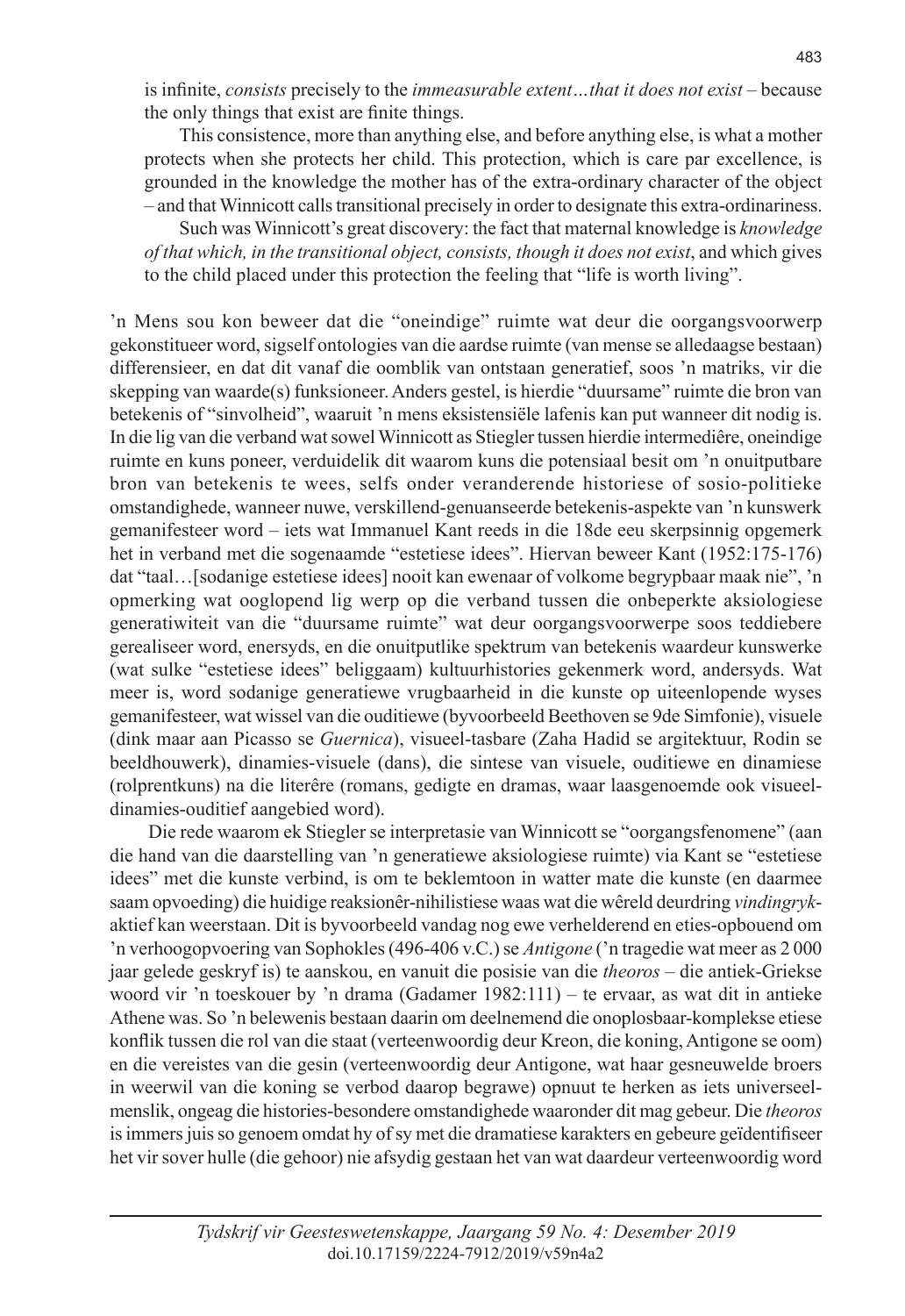nie, naamlik kosmiese wetmatighede. En al is vandag se gehore wêreldbeskoulik ver verwyder van die antieke Grieke, verseker die gemeenskaplike menslikheid wat ons vandag nog met hulle deel (soos gedemonstreer in die wyse waarop hul tragedies en komedies tydgenootlike gehore steeds emosioneel roer), dat die waardes wat in die opvoering van sodanige kunswerke beliggaam is, opnuut in die ontvouing van die dramatiese handeling verlewendig word. Anders gestel: die botsing tussen die waarde wat 'n broer of 'n suster vir 'n mens verteenwoordig, en die eweneens-onbetwisbare (ofskoon kwalitatief-verskillende) sosio-politiese waarde van die staat, soos in onder andere die koning beliggaam, spreek 'n mens feitlik onweerstaanbaar aan wanneer jy dit intens-meelewend in 'n teater (of via die rolprentkuns) ervaar. Dit is per slot van sake wat "waarde" beteken – nie iets abstraks en lewensverwyderd nie, maar waardevolle dinge, persoonlike verhoudings, sosio-politieke entiteite en gebeure, verskynsels wat as "universeel-geldig" in besondere situasies ervaar word, en so meer. En dit is juis wanneer hierdie onderskeibare "waardes" met mekaar bots dat die toeskouer of leser bewus gemaak word van die appél wat hulle op 'n mens rig, met die implikasie dat hulle inderdaad as "waardes" belewe word, ofskoon hulle wedersyds deur die onderlinge konflik geproblematiseer word. 'n Mens weet immers dat jy met 'n "waarde" gekonfronteer word wanneer jy só op 'n gebeurtenis of ervaring reageer dat jy onwillekeurig – nie noodwendig verbaal nie – in jou wese daarvoor "Ja" (of moontlik "Nee") sê (sien in hierdie verband Derrida [1991] se kommentaar op James Joyce se gebruik van "Ja" in sy *Ulysses*). Al die kunste stel 'n mens in staat om opbouende, universeel-menslike waardes langs hierdie weg vindingryk te (her-) ontdek, en om hierdie rede behoort niks skole of universiteite te verhoed om hulle na die kunste te wend nie. Daarby moet 'n mens natuurlik die noodsaak aan die "her-ontdekking" van die intrinsieke waarde van die natuur noem – wat nie hier in besonderhede bespreek kan word nie, solank onthou word dat "natuur" altyd kultureel bemiddel word (sien Olivier 2018) – maar desnietemin deurslaggewend is in 'n era waar mense toenemend vervreem word van dit waarvan ons in laaste instansie deel is.

Ten einde die gronde van die huidige nihilistiese landskap beter te begryp, moet 'n mens hierby nog kennis neem van wat Stiegler die *pharmakon*-karakter van oorgangsvoorwerpe noem. Hy neem sy toevlug tot Jacques Derrida se bekende dekonstruksie van "skrif" as *pharmakon* in *Plato's Pharmacy* (Derrida 1981:95-117), en argumenteer dat 'n oorgangsobjek eweneens so 'n *pharmakon* is – dit wil sê terselfdertyd 'n gif en 'n geneesmiddel. Derrida argumenteer teen Plato se verdoemenis van skrif as 'n tweederangse plaasvervanger vir lewende spreektaal en as onbetroubare, selfs kwaadaardige byvoegsel ("supplement") tot wat moontlik die "teenwoordige (aanwesige) waarheid" (of "ware teenwoordigheid") van spreektaal en outonome denke genoem kan word. Derrida se standpunt berus op die insig dat *alle* linguistiese vorme (spreektaal sowel as skrif) die ambivalente "farmakologiese" logika van die *pharmakon*  met mekaar gemeen het. Op soortgelyke gronde voer Stiegler (wat Derrida se student was) aan dat dit eweneens die geval is met oorgangsvoorwerpe. Waar oorgangsobjekte aan die een kant, as "geneesmiddel", 'n oneindige "sorgruimte" tussen 'n moeder en haar kind ontsluit – en die kunswerke waartoe hierdie "duursame" ruimte aanleiding gee 'n matriks van eindelose betekenis en singewing vir lesers en gehore inhuldig – kan hulle ook, aan die ander kant, relasioneel as "gif" of "slegte" *pharmakon* funksioneer. Soos Stiegler dit stel (2013: plekaanwysing 208-220):

…Winnicott shows that a bad relation to this object…is just as possible as the care that it alone makes possible. Dependence then becomes harmful, that is, destructive of autonomy and trust. The care that the mother must take of her child, then, necessarily includes the way she protects her child from this object: from what it contains that is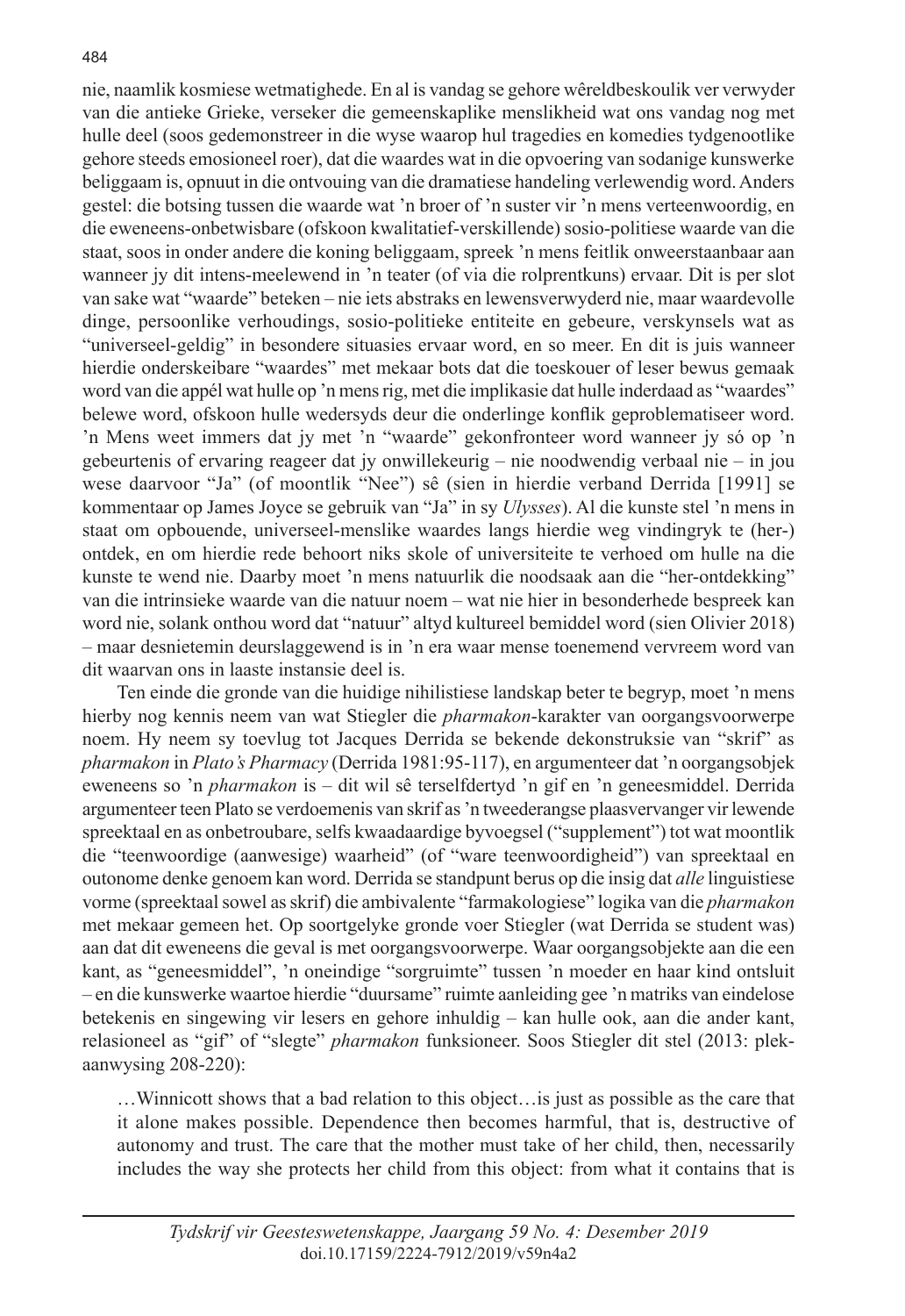threatening. And eventually she must teach her children to detach themselves from it.

It is in this way that the mother must *bring* the child to *adopt* – or not – its *transitional situation*, that is, its *pharmacological situation*, on the basis of which the child will be able to attain, or not, the feeling that life is worth living. By bringing the child to adopt the *pharmakon*, what Winnicott calls the good mother also teaches the child to detach itself from the transitional object so as to engage with *other* transitional spaces, with which it will establish other relations…

 This is why the transitional object does not only concern the child and mother: it is also, as first *pharmakon*, the origin of works of art and, more generally, of the life of the mind or spirit in all its forms, and thus of adult life as such.

Wat is die implikasies hiervan (veral van die laaste sin) vir die tema van hierdie artikel, naamlik "reaksionêre nihilisme" in die huidige era van neoliberale hegemonie? Vroeër is daar via Stiegler se werk na die psigies-kognitiewe proletarianisering van verbruikers verwys, wat onafskeibaar met die alomteenwoordige gebruik van "hipomnesiese" instrumente soos elektroniese tablette, slimfone en skootrekenaars verband hou. Daarby dui sy navorsing daarop dat verbruikers se *savoir-vivre* (lewenskundigheid) via hierdie apparate sistematies met "pregeformatteerde" sjablone vervang word, in ooreenstemming met wat markgerigte navorsing as die mees winsgewende roete aandui. Daar is ook vroeër vlugtig na die werk van Kate Pickert (2014) in verband met die nimmereindigende stroom van inligting wat verbruikers oorspoel verwys – in so 'n mate dat sy (Pickert 2014:32-38) uitvoerig aandag skenk aan die verskynsel van "mindfulness" (meditasie) onder verbruikers, wat skynbaar 'n groeiende gewaarwording van die houvas wat slimfone en ander sodanige apparate op hulle het weerspieël. 'n Mens kan Stiegler se interpretasie van Winnicott se begrip van "oorgangsfenomene" hierby voeg, dan word 'n verdere stuk van die legkaart herkenbaar, om die kontoere van reaksionêre nihilisme bloot te lê: mnemotegniese apparate soos slimfone val in die kategorie van "oorgangsvoorwerpe" – nie in die lewensoorspronklike sin waarin (byvoorbeeld) 'n kind se teddiebeer 'n moeder help om daardie "intermediêre ruimte" te konstitueer waarin die kind gekoester word, maar ook (indien dit misluk) kan verlore raak nie. Maar net soos wat die betekenis-skeppende (asook -vernietigende) kapasiteit van kunswerke ondenkbaar is sonder die aanvanklike ontologiese funksie van oorgangsvoorwerpe, waarop hulle geskoei is, is tans ook die rol van veral slimfone in mense se lewens uiteindelik daarop gebaseer. Dit blyk uit Stiegler se laaste sin in bostaande aanhaling, wat beklemtoon dat oorgangsvoorwerpe die basis uitmaak van kunswerke, asook van "die lewe van die verstand of gees in al die vorme daarvan, en dus van volwasse lewe as sodanig"; die gebruik van mnemotegniese apparate, net soos van byvoorbeeld boeke, val onder die "lewe van die verstand of gees". Die volgende opmerking van Pickert oor "mindfulness" of meditasie (as teenvoeter vir wat as die "giftige" kant van slimfone as *pharmakon* verstaan kan word) is insiggewend in hierdie verband (2014:34):

Although I signed up to learn what mindfulness was all about, I had my own stressors I hoped the course might alleviate. As a working parent of a toddler, I found life in my household increasingly hectic. And like so many, I am hyper-connected. I have a personal iPhone and a BlackBerry for work, along with a desktop computer at the office and a laptop and iPad at home. It's rare that I let an hour go by without looking at a screen. Powering down the internal urge to keep in constant touch with the outside world is not easy.

Hierdie openhartige beskrywing van haar eie oorweldigende betrokkenheid by die "hiperverbintenis" wat elektroniese kommunikasiemiddele meebring, is 'n veelseggende weer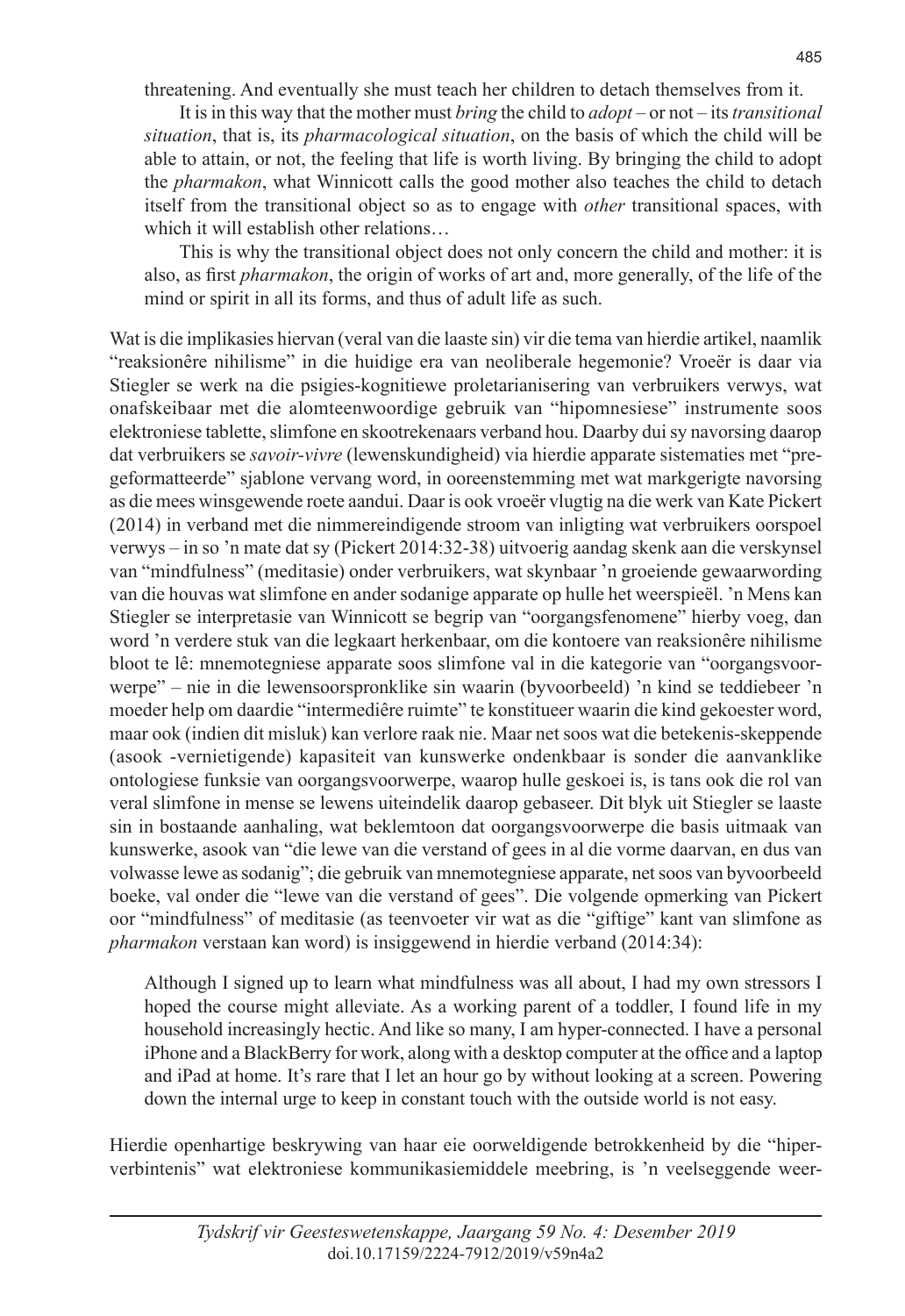spieëling van wat Winnicott en Stiegler as 'n "slegte" verhouding met die *pharmakon* bestempel. Soos hulle aandui, is *oor-afhanklikheid* daarvan – of dit nou 'n teddiebeer is, of 'n slimfoon – skadelik vir sover dit relatiewe outonomie en vertroue ondermyn. Hoe kan 'n mens per slot van sake 'n relatief-onafhanklike, volwasse lewe lei wanneer jy soos die strokieskarakter Linus gedurig aan jou slimfoon-kombersie vasklou, en wat sê dit van selfvertroue, sowel as vertroue in ander (wat merendeels in gelyke mate verknog is aan hierdie kwasi-totemiese voorwerpe)? En verder: wat is die implikasies hiervan vir hedendaagse mense se vermoë om waarde te herken en desnoods te heraktiveer as vindingryke nihiliste? Klaarblyklik is die implikasies negatief, dit wil sê – te oordeel aan Pickert se weergawe van die redes vir haar betrokkenheid by 'n "mindfulness"-kursus – mense wat in die "netwerk-samelewing" van die vroeë 21ste eeu leef, is oorwegend reaksionêr-nihilisties in hul leefwyse. Hierdie gevolgtrekking is onvermydelik wanneer onthou word dat 'n gesonde verhouding met die *pharmakon* – alle opeenvolgende instansies daarvan in jou lewe – 'n voorwaarde is vir 'n sinvolle lewe; vir die "gevoel dat die lewe die moeite werd is" ("the feeling that life is worth living"; Stiegler 2013: plekaanwysing 182-194).

Dat hierdie besef besig is om na meer en meer mense deur te dring, is duidelik uit 'n onlangse artikel deur Marie Dorking (2019), wat eweneens, soos Pickert, oor "mindfulness" of meditasie handel. Dit is 'n praktyk wat blykbaar in Brittanje reeds in primêre asook sekondêre skole op eksperimentele basis ingestel is, ten einde wat gesien word as die "negatiewe uitwerking" van sosiale media en die internet op skoolkinders se geestesgesondheid die hoof te bied.

### **TEGNOLOGIE, BEGEERTE EN "NARKO-KAPITALISME"**

Die Kanadese filosoof Gil Germain werp verdere lig op die toestand van (reaksionêre) nihilisme wat die wêreld tans oorspoel. Eerstens herinner hy 'n mens daaraan dat, soos onder meer Heidegger (1978:225) en Lacan (1992:314) ook uitwys, mense "begerende" of "erotiese" wesens is (Germain 2017:1-8). Hiermee het hy nie uitsluitlik seksuele begeerte in gedagte nie, maar die fundamentele antropologiese verskynsel dat die mens kenmerkend in 'n "oop" wêreld woon, waar jou "strewing" (begeerte) telkens kan slaag, of kan misluk, na gelang van die mate van weerstand wat die wêreld bied. Anders gestel: soos Germain (2017:1-29) aantoon, is dit in beginsel onmoontlik vir mense om "vervulde" wesens te wees, soos hy aan die hand van 'n analise van Plato se *Phaedrus*, en daarmee kontrasterend, George Saunders se kortverhaal *Jon* demonstreer. Waar Sokrates in Plato se dialoog as die erotiese wese *par excellenc*e na vore kom, beliggaam die hoofkarakter van Saunders se verhaal die hedendaagse oortuiging dat alles in die samelewing, insluitend mense, tegnies beheer kan word, wat sou beteken dat mense se "begeertes" eweneens vervul kan word. Die fundamentele fout wat die tegnokratiese bestel egter maak, is om "behoefte" met "begeerte" in die fundamentele Platoniese (en ook psigoanalitiese) sin te verwar – jou "behoefte" aan kos kan tydelik gestil word, maar jou unieke "begeerte" – wat volgens Lacan bowendien onbewus is – kan nooit vervul word nie. Dit is immers, soos Heidegger (1978:373) aantoon, wat 'n mens *toekomsgerig* maak, 'n gegewe wat impliseer dat dit enige bevrediging in die *hede* oorskry. Die hedendaagse opvatting dat die tegniek alle vraagstukke kan oplos, insluitend menslike emosionele probleme soos angs en neerslagtigheid (wat met chemiese tegnologie behandel word), sien volgens Germain die eintlike aard van menswees oor die hoof, en lei daartoe dat die mens tot 'n soort verbruikerreaksiemeganisme gereduseer word. In die kortverhaal *Jon* word sodanige chemies-tegniese manipulering van karakters se gevoelens, deur middel van 'n "gemoedsbeheermiddel" (of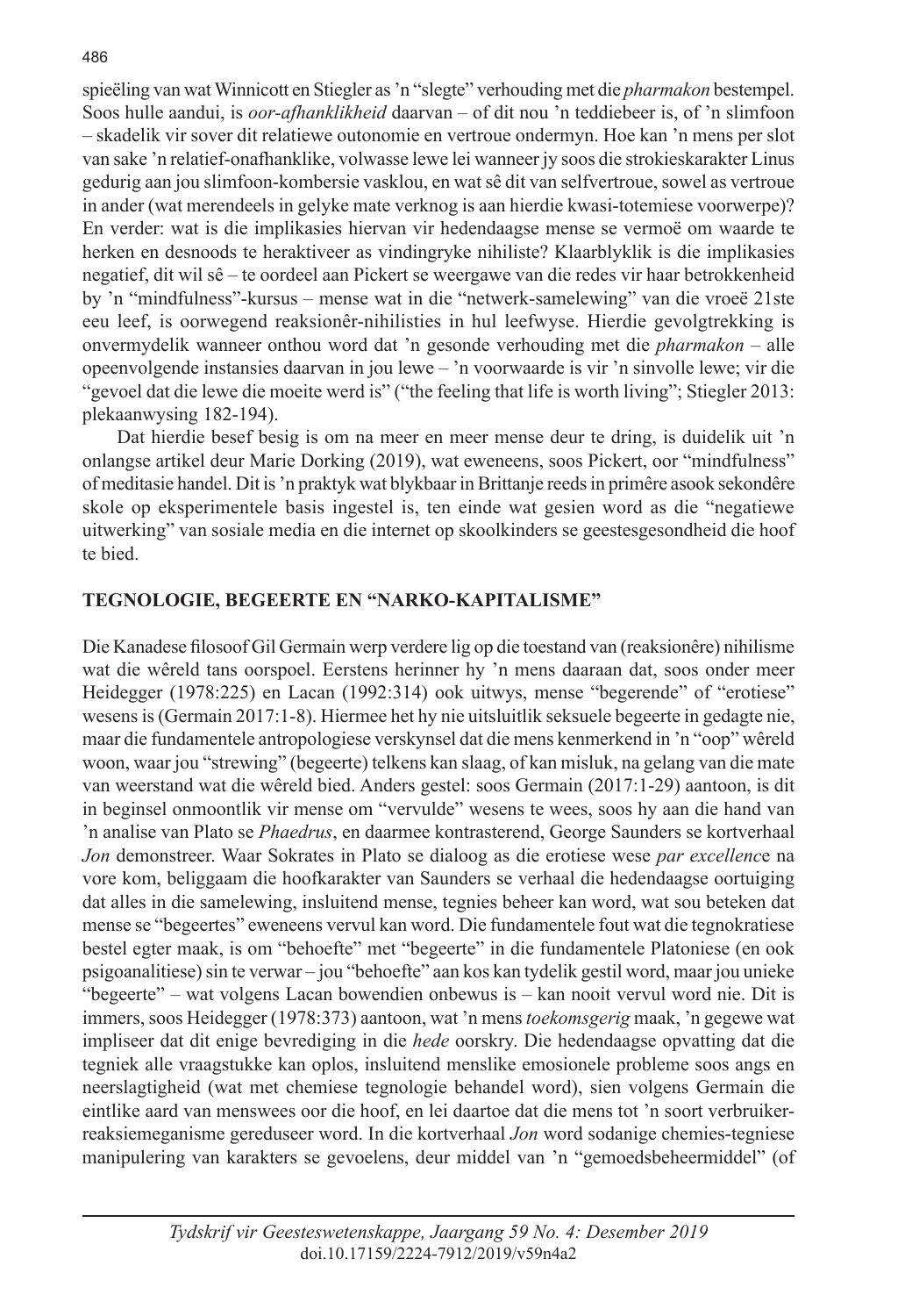antidepressant) met die gepaste naam van "Aurabon", voorgestel as iets wat hul welsyn bevorder aangesien hulle met die gebruik daarvan nóg ekstatiese vreugde, nóg ontwrigtende hartseer kan ervaar. Al wat oorbly, is 'n affektiewe gelykmatigheid (sonder begeerte) wat produktiwiteit bevorder – die ideale toedrag van sake vir verbruikerskapitalisme.

Die konsekwensies hiervan vir (reaksionêre) nihilisme is duidelik. Indien menswees onverbreeklik met "begeerte" verwikkel is, en begeerte op sy beurt voorveronderstel moet word by die belewenis van wat waardevol is – soos in die bespreking van "oorgangsvoorwerpe" in die konteks van die moeder-kind verhouding geblyk het (en deur Heidegger sowel as Lacan bevestig word) – sou die chemies-tegniese onderdrukking of uitwissing van die gevoelens wat simptomaties is van begeerte, soos angs of vreugde, tot die afstomping van die menslike sin vir waarde lei. Alternatiewelik is 'n mens aksiologies ontredder in die afwesigheid van onder andere affektiewe vermoëns om waarde te bespeur en te identifiseer, wat die geval sou wees by die chemies-tegniese manipulering (spesifiek onderdrukking of uitwissing) van menslike emosies. 'n Dergelike toedrag van sake as die sosiale reël is volkome versoenbaar met 'n toestand van "reaksionêre" nihilisme.

Hoe kontra-intuïtief dit ook al mag voorkom, is 'n sodanige "versadigde" soort nihilisme vandag oral waarneembaar, met 'n bykomstige betekenis van die byvoeglike naamwoord, "reaksionêr". In 'n onlangse publikasie met die onthutsende titel, *Narcocapitalism* (2018), lewer Laurent de Sutter 'n indringende analise van die verband tussen die handel in dwelmmiddels ("narcotics"), spesifiek kokaïen, wat metonimies is vir alle ander dwelms, insluitend die soort wat by apteke beskikbaar is, en (so toon hy aan) vir die kapitalistiese samelewing waarin ons woon. Kortweg: 'n grootliks "bedwelmde" samelewing is dermate "passief-reaksionêr" dat daar haas geen teken is van "begeerte" in die psigoanalitiese sin van die woord nie. Immers: wesens wat nie bedwelm is nie (en dus in staat is om te begeer), of wat waardes soos politieke en ekonomiese vryheid nastreef, is "moeilikheidmakers", en nie werkers wat geduldig en gedweë swoeg om winste vir die korporasies te verseker nie (Parker 2011: 42, 88). De Sutter toon aan dat, met die groei van die farmaseutiese bedryf vanaf die punt waar firmas soos Merck (in die 19de en 20ste eeu) die winsgewendheid van dwelms soos kokaïen besef het, tot vandag, waar 'n groot spektrum van sogenaamde "kalmeermiddels" en "antidepressante" (onder andere Prozac, Adofen en Sarafem) beskikbaar is, die graad van verspreiding van dwelmmiddels van uiteenlopende aard 'n groot persentasie van die wêreldbevolking gedurig "onder beheer" hou. En sy argument is dat hierdie toedrag van sake die naam, "narcocapitalism" as die definiërende kenmerk van die huidige samelewing regverdig.

In watter mate dit reeds as die norm beskou word om chemiese middele te benut ten einde mense na bewering "gesond" te hou, kom na vore waar De Sutter (2018:19-20) die neweeffekte van antidepressante bespreek (hier maak ek noodwendig van heelwat aanhalings gebruik vanweë die onberispelike, kernagtige wyse waarop die outeur sy bevindinge en insigte formuleer). Dit is ironies dat hy hier van die "ligte aanraking van die wet" ("light touch of the law") kan praat, wanneer 'n mens die dehumaniserende uitwerking van hierdie farmaseutiese middele op mense in aanmerking neem:

…antidepressants enjoy a remarkable degree of tolerance from the authorities, even though they can have very harmful consequences. The range is very broad, and includes muscular spasms, a slowing of cognitive activity, a paradoxical risk of dependency, Parkinson-type symptoms, bouts of akathisia ['n uiterste vorm van ontsteltenis en rusteloosheid; BO], and even a fatal disruption to the nervous system. But most revealing, in terms of the way in which neuroleptic [senu-funksie-onderdrukkende; BO] antidepressants like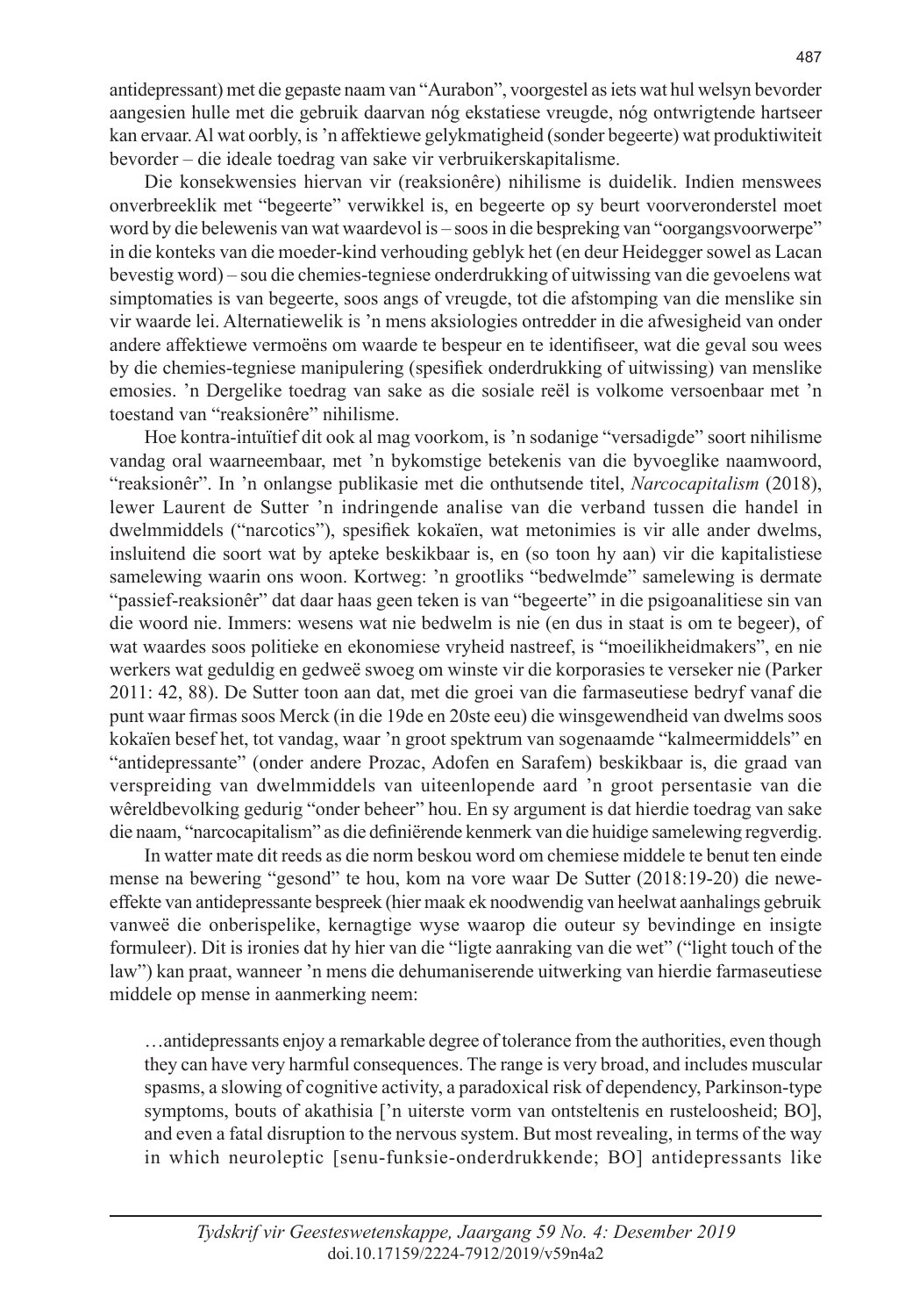chlorpromazine work, is the fact that most users end up suffering from anhedonia [die onvermoë om genot te ervaar; BO] and sexual impotence.

In watter mate die huidige samelewing van vroeëre (byvoorbeeld die antiek-Griekse, Romeinse, Indiese en voor-Viktoriaanse Europese) samelewings verwyder is vir sover laasgenoemde fundamentele waarde aan lewensgenieting, insluitende seksuele genot, geheg het, is duidelik wanneer die huidige rol van "norm-bepalende" inrigtings en praktyke in ag geneem word (wat vandag na die oneweredige mag van die mediese en farmaseutiese praktyke verwys):

That an individual might no longer feel or desire anything seemingly poses no problem for doctors or public authorities (or pharmaceutical companies); it is even accepted that this is the ultimate meaning of the phrase "getting better". "Getting better" is not getting anywhere at all – it is existing only in the negative mode of a being whose stability badly conceals the emptiness, as well as the suffering of not suffering, or of feeling that you do not feel your suffering, in an inescapable downward spiral…in truth, no one would have it any other way – they would not want finally to cure it… (De Sutter 2018:20)

Die laaste woorde in hierdie aanhaling is 'n onmiskenbare verwysing na die finansiële winsmotief wat 'n deurslaggewende rol by die farmaseutiese maatskappye en by talle (indien nie alle nie) psigiatriese spesialiste speel. Die implikasies vir die tema van hierdie artikel is reeds uit die bostaande diskussie van De Sutter se opsienbarende werk duidelik, naamlik dat mense in die tydgenootlike samelewing deur middel van medies-farmaseutiese praktyke en middele sistematies beroof word van hul wesenlik-menslike vermoë om hoegenaamd enigiets van waarde te ervaar of te begeer – waarmee ek nie bedoel dat sinlike en seksuele genot die enigste waardevolle ervarings daarstel nie. Maar wanneer jy dermate deur chemiese middele afgestomp raak dat jy nie meer *genot kan ervaar nie* – insluitend die genot wat goeie musiek, letterkunde, gesellige verkeer met vriende en familie, en dies meer, bring – kan daar nie meer sinvol van 'n "*waarde-volle*" lewe gepraat word nie. Dit is egter nie waar dit eindig nie – die situasie wat hier aan die lig gebring is, berus op 'n meer fundamentele basis waar ekonomie en dwelmhandel onlosmaaklik verstrengel is. Hierdie – die verreikendste – aspek van De Sutter se deurgrondelike navorsing kom aan die lig waar hy spesifiek op die verband tussen kokaïen en kapitalisme wys (De Sutter 2018:36-37):

…at the beginning of the development of industrial capitalism, cocaine played a role similar to the one it was meant to play for its consumers: the role of the most powerful stimulant. It was thanks to it (and certain related products) that the modern pharmaceutical industry managed to get off the ground…Clearly, this kind of development could not take place without producing embarrassing grey areas – and, in fact, cocaine is always to be found where modern capitalism is most susceptible to suspicions of corruption, namely, its relationship with public authorities.

Hierdie ontmaskering van die rol van kokaïen in die farmaseutiese industrie is moontlik nog draaglik – immers, aanvanklik het dit 'n medies-aanvaarbare funksie as verdowingsmiddel tydens byvoorbeeld oogoperasies verrig. Maar De Sutter se hieropvolgende openbaring – wat Jacques Derrida (1994:103-104) se vroeëre insigte oor die onlosmaaklike verweefdheid van internasionale misdaad met die kapitalistiese wêreldekonomie aan die hand van groter besonderhede staaf – is selfs vir iemand (soos ekself) met geen illusies oor die verdorwenhede waartoe mense in staat is nie, skokkend: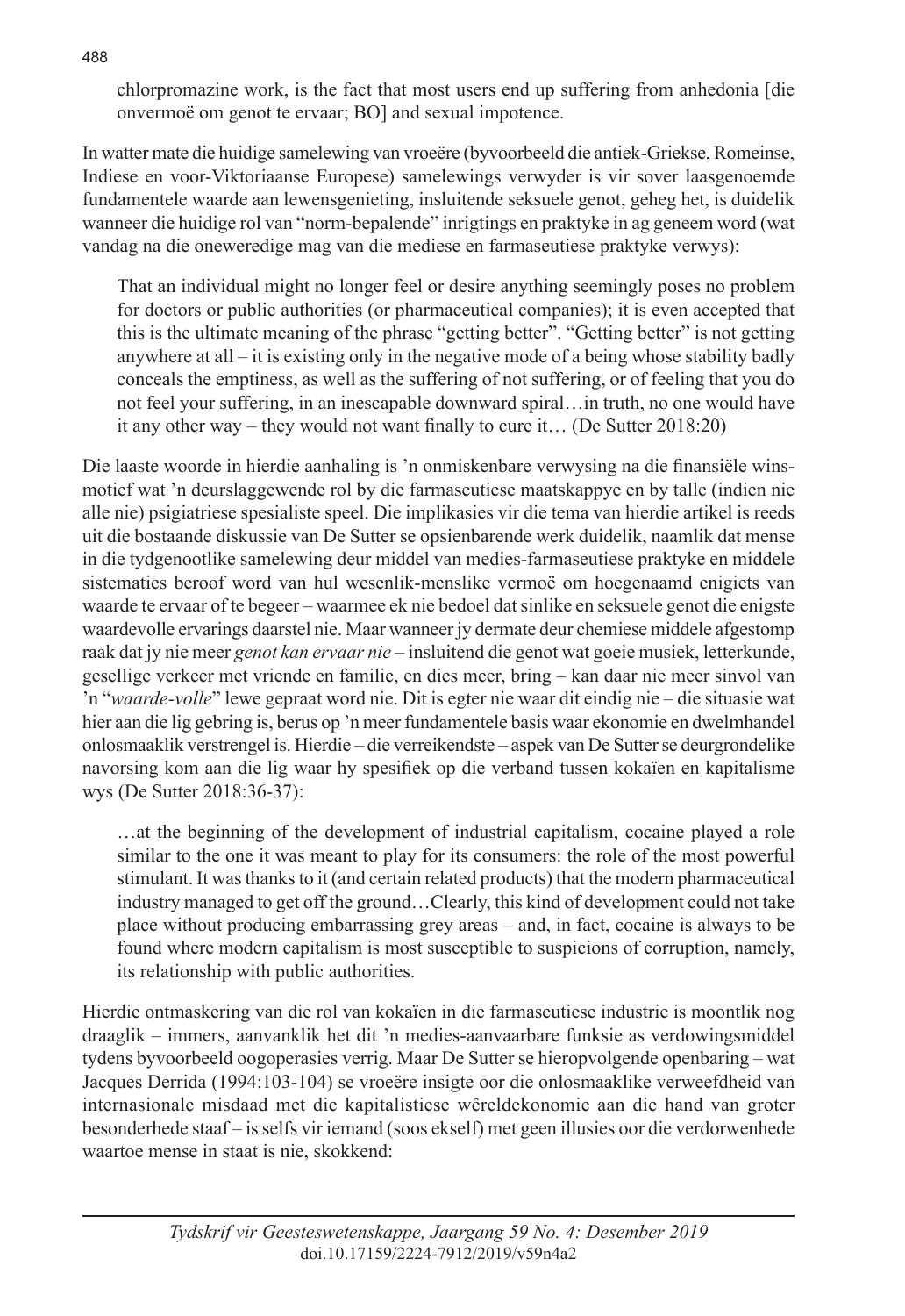…still today, the world economy only sustains itself on the money that circulates in it from the extraction, transformation and trade in the alkaloid. At the time of the subprime crisis in 2007, it was the profits from cocaine trafficking that enabled the banks, whose gambling had put them in a difficult position, to survive while they waited for the state to put its hand in its pocket and get them out of a fix. For a few months, when traditional investors were withdrawing their cash from the banks, only drug dealers carried on pumping liquidity into the system – which they needed to give their cash a legal appearance.

De Sutter huiwer ook nie om met sy hieropvolgende sin die parallel tussen die dwelmhandel en finansiële kapitalisme eksplisiet te maak nie:

Just as industrial capitalism had been made possible by cocaine, it was to cocaine that it delegated the task of saving it from itself, having become intoxicated by its own power following the turn to financialization – born, by another paradox, in the same period as the "war on drugs" ['n verwysing na Richard Nixon se aankondiging in die VSA in 1971; BO].

Dit is moeilik om die verreikendheid van hierdie gebeure rondom die verband tussen die globale dwelmhandel, die mediese benutting van antidepressante en narkose, en die omvattende kapitalistiese stelsel te oorskat vir sover dit 'n onteenseglike uitwerking het op die aksiologiese klimaat van ons era. Myns insiens slaan dit potensieel die laaste spyker in die doodkis van (die menslike sin vir) waardes. In welke mate dit die geval is in terme van 'n omvorming van die betekenis van die mens as "subjek", word uitdruklik beklemtoon waar De Sutter (2018:109) skryf:

Anaesthesia had transformed individuals into subjects, through the intervention of a chemical technique that led to the bracketing of everything that, in them, belonged to the world of "excitation"…Rather than as the opening of the age of anaesthesia, perhaps it would be better to speak of the opening of the age of anexcitation – the age of the ablation [verwydering; BO] of individuals' animation principle, transforming them into simple bodies, subject to examination and manipulation. *Thanks to anaesthesia, surgeons had peace*: an anaesthetized body is a body that causes no bother…To become the subject of an operation is to become, therefore, more or less organized matter, a material mass of organs and flesh available for fixing, repair, amputation, observation and so on.

De Sutter (2018:109) wys ook op die betekenisvolle feit dat daar min of meer rondom dieselfde tyd 'n nuwe woord in politieke diskoers verskyn het, naamlik die woord "massas" ("masses"), wat die plek ingeneem het van wat vroeër as "skares" ("crowds") bekendgestaan het. Volgens De Sutter was dit geen toeval nie: onderliggend aan die transformasie van die subjek tot blote materie (soos blyk uit die woord "massas"), het iets anders gebeur (De Sutter 2018:109-110): "Crowds had to become matter so that you could forget that they had a soul". Hierdie insig gee 'n nuwe dimensie aan Fromm se oortuiging (vroeër bespreek), dekades gelede, dat die moderne mens hul "self" verloor het. Die enigste verskil is waarskynlik dat dit in vandag se oorweldigende nihilistiese klimaat veel meer omvattend en diepgaande die geval is.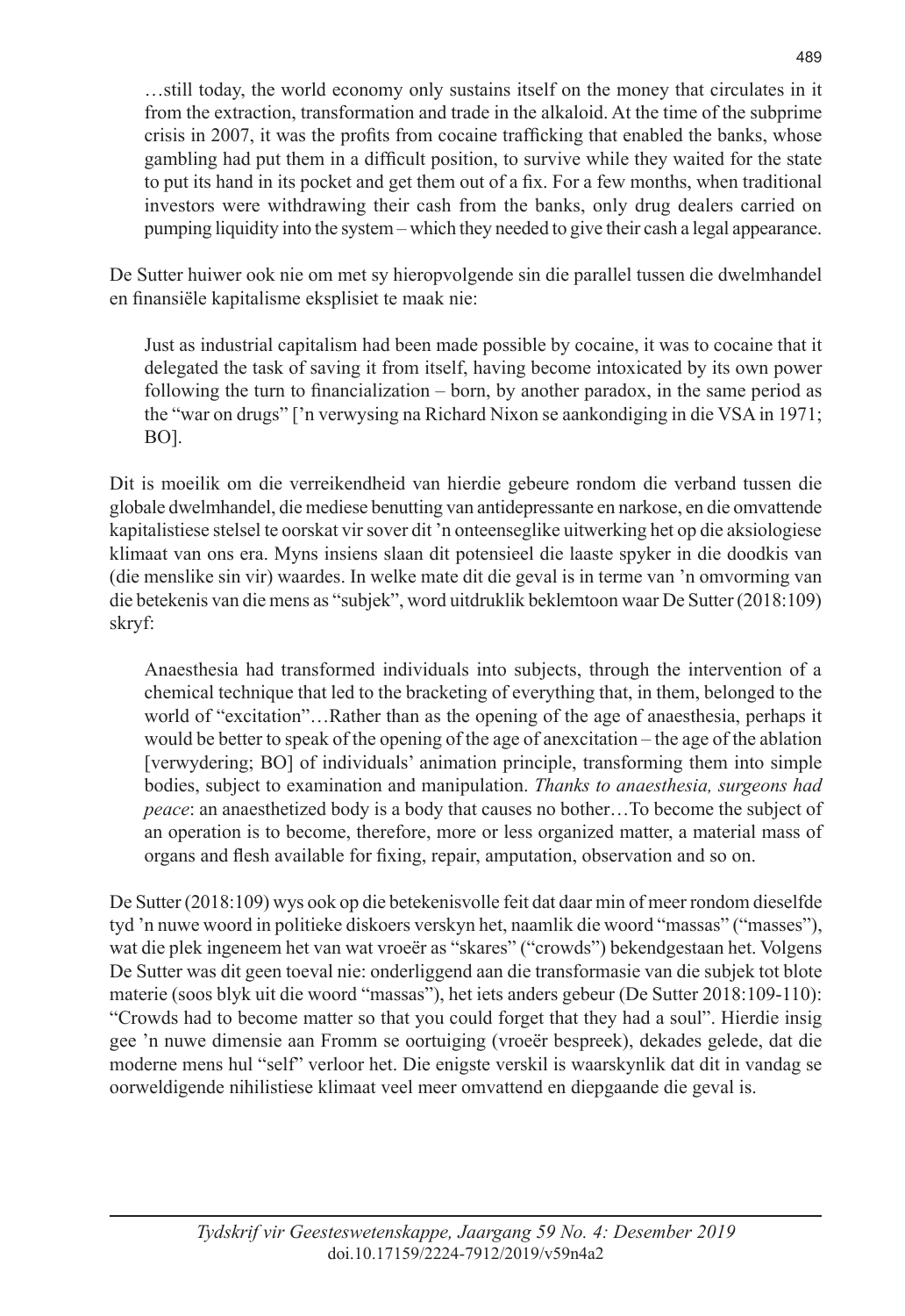# **SLOT: DIE OORWINNING VAN REAKSIONÊRE NIHILISME?**

Die sin in die bostaande aanhaling uit De Sutter se boek wat op metonimiese wyse die dilemma van mense in die huidige samelewing saamvat, is "*Thanks to anaesthesia, surgeons had peace*: an anaesthetized body is a body that causes no bother…" Wanneer dit saamgelees word met sy opmerking (in dieselfde aanhaling), dat die "animasiebeginsel" ("animation principle") van individue in hierdie era van (globale) narkose "verwyder" is, beteken dit, etimologies gesproke, dat die "siel" van die mens verwyder is (soos wat sy opmerking oor "massas" ook bevestig). En hoe kan van 'n mens "sonder 'n siel" verwag word om die waardevolle van die waardelose te kan onderskei? Immers: Soos De Sutter skerpsinnig en sorgvuldig aan die lig bring, het farmaseutiese middele, van kokaïen tot die verskeidenheid van antidepressante, die uitwerking om as't ware 'n mens se psige van jou liggaam te "verwyder"; in 'n dergelike situasie, hoe kan verwag word dat 'n mens steeds 'n lewende, evaluerende wese moet bly? Dit gee aan die woord "afgestomp" 'n nuwe betekenis in die konteks van "narkokapitalisme": in hierdie wêreld kom ons merendeels "afgestompte" wesens teë, wat nie langer 'n sin vir waardes het nie.

Michel Foucault en Gilles Deleuze sou waarskynlik nie geskok wees indien hulle hiervan kon kennis neem nie. Waar Foucault (1995) die gronde van "dissipline" in die moderne era genealogies blootgelê het, sowel as die uitwerking daarvan op die menslike liggaam, naamlik om dit 'n "mak" ("docile") of getemde ligaam te maak, het Deleuze (1992) Foucault se tese verder geneem deur die meganismes van "kontrole-samelewings" aan die lig te bring. 'n Mens sou egter kon argumenteer dat daar in beide gevalle nog sprake was van die moontlikheid van verset of teenstand teen 'n onhoudbare orde (sien Olivier 2010 en 2013). Maar wanneer die psigies-antropologiese gronde van verset self in die slag bly – soos wat uit De Sutter se werk blyk die geval te wees in die huidige era – is dit betwyfelbaar of verset nog denkbaar is op enige noemenswaardige skaal behalwe die sporadies-individuele. Want verset veronderstel 'n sin vir waarde, wat op sy beurt die aktiewe vermoë om waardes te herken en toe te eïen veronderstel. "Reaksionêre nihilisme" heers dus ongesteurd in die tydgenootlike era, en tensy die samelewing die middele, by uitstek opvoeding en die kunste, inspan om die mensdom uit hul verdoofde toestand wakker te maak, is vooruitsigte uiters somber vir die vindingryke verlewendiging van wat "die lewe die moeite werd maak" (Stiegler).

#### **BIBLIOGRAFIE**

- Castells, M. 2010. *The Rise of the Network Society.* Second edition. Oxford: Wiley-Blackwell.
- Clark, L. (Reg.) 1995. *Kids.* VSA: Independent Pictures.
- Deleuze, G. & Guattari, F. 1983. *Anti-Oedipus. Capitalism and Schizophrenia* Vol. 1. Vert. Hurley, R, Seem, M. & Lane, H.R. Minneapolis: University of Minnesota Press.
- Deleuze, G. 1992. Postscript on the Societies of Control. *October* 59 (Winter): pp. 3-7.
- Demme, J. (Reg.). 1991. *The Silence of the Lambs*. VSA: Orion Films.
- Derrida J. 1981. Plato's Pharmacy. In: *Dissemination*. Vert. Johnson, B. London: The Athlone Press, pp. 61-171.
- Derrida, J. 1991. From: *Ulysses Gramophone: Hear say Yes in Joyce*. Vert. Kendall, T. & Benstock, S. In: Kamuf, P. (ed.). *A Derrida reader: Between the blinds*. New York: Harvester Wheatsheaf, pp. 571-598.
- Derrida, J. 1994. *Specters of Marx.* Vert. Kamuf, P. New York: Routledge.
- De Sutter, L. 2018. *Narcocapitalism. Life in the Age of Anaesthesia*. Vert. Norman, B. Cambridge: Polity Press.
- Dorking, M.C. 2019. Thousands of school children to practice mindfulness and meditation in a bid to improve mental health. Yahoo Style UK, 5 February: https://uk.yahoo.com/style/thousands-school-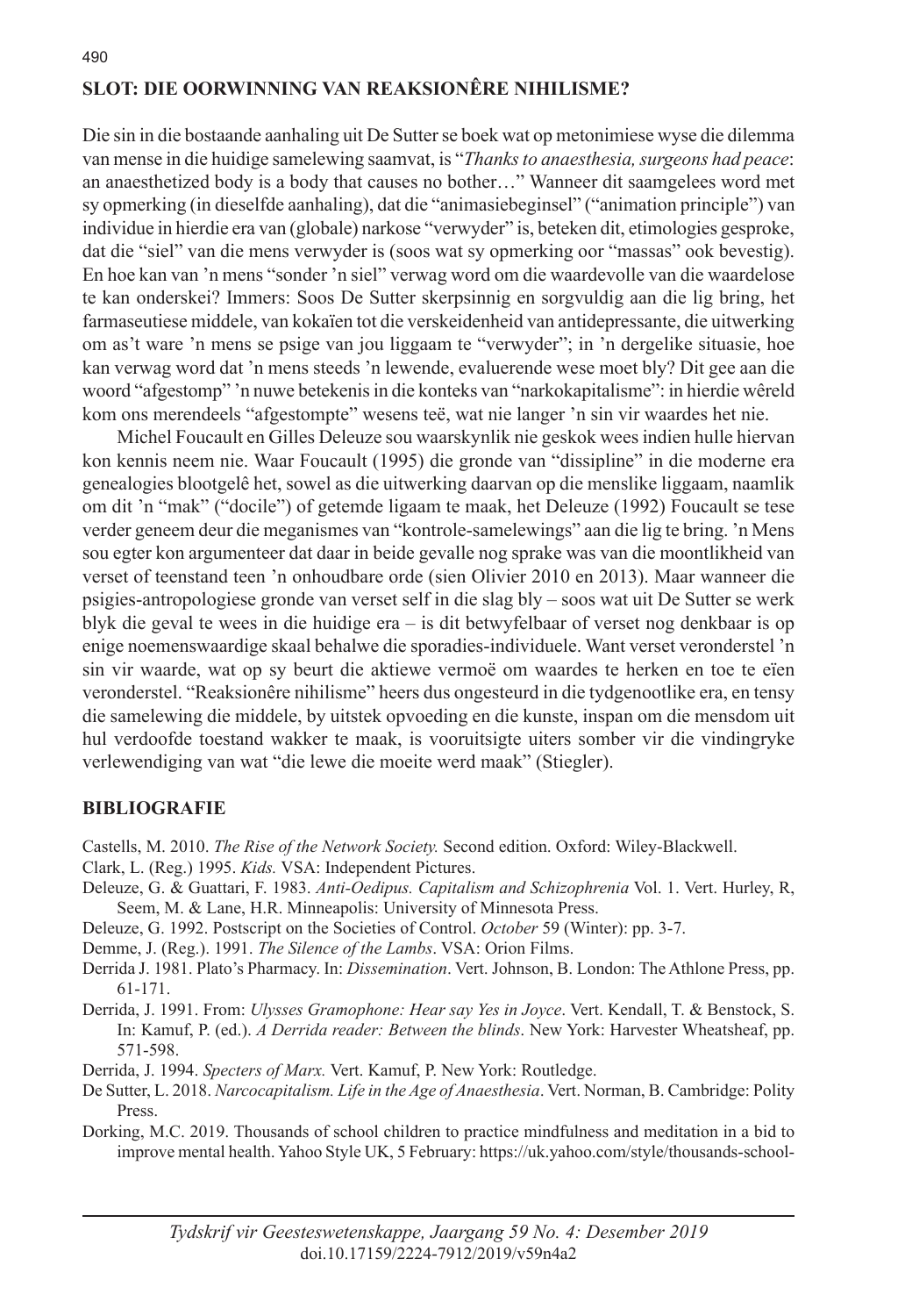children-practice-mindfulness-meditation-bid-improve-mental-health-112635832.html (Afgelaai 7 Julie 2014).

- Foucault, M. 1980. Prison talk. In: *Power/Knowledge. Selected Interviews and Other Writings* 1972- 1977. Vert. Gordon, C., Marshall, L., Mepham, J., Soper, K. New York: Pantheon Books.
- Foucault, M. 1995. *Discipline and Punish. The Birth of the Prison*. Vert. Sheridan, A. New York: Vintage Books.
- Fromm, E. 1965. *Escape from Freedom*. New York: Discus/Avon Books.
- Gadamer, H-G. 1982. *Truth and Method.* Vert. red. Barden, G. en Cumming, J. New York: Crossroad.
- Germain, G. 2017. *Thinking about Technology. How the Technological Mind Misreads Reality*. New York: Lexington Books.
- Giroux, H.A. 2005. *Against the New Authoritarianism. Politics after Abu Ghraib*. Winnipeg: Arbeiter Ring Publishing.
- Hardwicke, C. (Reg.) *Thirteen*. VSA: Fox Searchlight Pictures.
- Harvey, D. 1990. *The Condition of Postmodernity*. Oxford: Blackwell.
- Heidegger, M. 1978. *Being and Time*. Vert. Macquarrie, J. & Robinson, E. Oxford: Basil Blackwell.
- Hill, R.K. 2017. Introduction, in F*riedrich Nietzsche: The Will to Power Selections from the Notebooks of the 1880s*. Vert. Hill, R.K. & Scarpitti, M.A. London: Penguin Books, pp. xi-xxv.
- Kant, I. 1952. *The Critique of Judgement*. Vert. Meredith, J.C. Oxford: The Clarendon Press.
- Klein, N. 2007. *The Shock Doctrine: The Rise of Disaster Capitalism*. London: Penguin.
- Kristeva, J. 1997. *The Portable Kristeva.* Red. Oliver, K. New York: Columbia University Press.
- Lacan, J. 1992: *The Ethics of Psychoanalysis. The Seminar of Jacques Lacan, Book VII.* Vert. Porter, D. London: Routledge.
- Marx, K. & Engels, F. 1993. *The Communist Manifesto*. Vert. Lutins, A. Project Gutenberg eText (Afgelaai 7 July 2014).
- Megill, A. 1985. *Prophets of Extremity: Nietzsche, Heidegger, Foucault, Derrida*. Los Angeles: University of California Press.
- Naughton, J. 2019. 'The goal is to automate us': welcome to the age of surveillance capitalism.' *The Observer* (Technology), 20 January: https://www.theguardian.com/technology/2019/jan/20/ shoshana-zuboff-age-of-surveillance-capitalism-google-facebook (Gelees 20 Januarie 2019).
- Nietzsche, F. 1968. *The Will to Power*. Vert. Kaufmann, W. & Hollingdale, R.J. New York: Vintage Books.
- Nietzsche, F. 2013. *Thus Spake Zarathustra.* Vert. Common, T. Electronic Classics Series. Hazleton: Pennsylvania State University.
- Olivier, B. 1994. Nietzsche en die 20ste-eeuse denke. *Tydskrif vir Christelike Wetenskap*. 30. Spesiale uitgawe oor die 20ste eeu. Herdruk in *Wysgerige Perspektiewe op die 20ste eeu*. Red. Strauss, D.F.M. Bloemfontein: Tekskor.
- Olivier, B. 2004. "Passive" nihilism in Clark's *Kids* and Hardwicke's *Thirteen*. *South African Journal of Art History* 19:98-109. Herdruk in: Olivier, B. 2009. *Philosophy and the Arts – Collected Essays*. Oxford: Peter Lang, pp. 79-96.
- Olivier, B. 2007. Nietzsche, immortality, singularity and eternal recurrence. *South African Journal of Philosophy*, 26(1):70-84. Herdruk in Olivier, B. 2012. *Intersecting Philosophical Planes: Philosophical Essays*. Oxford: Peter Lang, pp. 25-46.
- Olivier, B. 2009. The (im-)possibility of communication. In *Philosophy and Communication. Collected essays.* London & Frankfurt: Peter Lang Academic Publishers, pp. 17-32.
- Olivier, B. 2010. Foucault and individual autonomy. *South African Journal of Psychology*, 40 (3), September 2010:292-307.
- Olivier, B. 2013. Foucault en die vraag na die verligting. *Tydskrif vir Geesteswetenskappe (Journal of Humanities)*, 53 (3):314-330.
- Olivier, B. 2015. Situated experience, "the space of flows", and rhizomatic thinking. *South African Journal of Art History*, Vol. 30(3):1-14.
- Olivier, B. 2018. Die ekologiese krisis, kapitalistiese ekonomie en tegno-optimisme. *Tydskrif vir Geesteswetenskappe* 58(3):464-482.
- Parker, I. 2011. *Lacanian psychoanalysis: Revolutions in subjectivity*. London: Routledge.